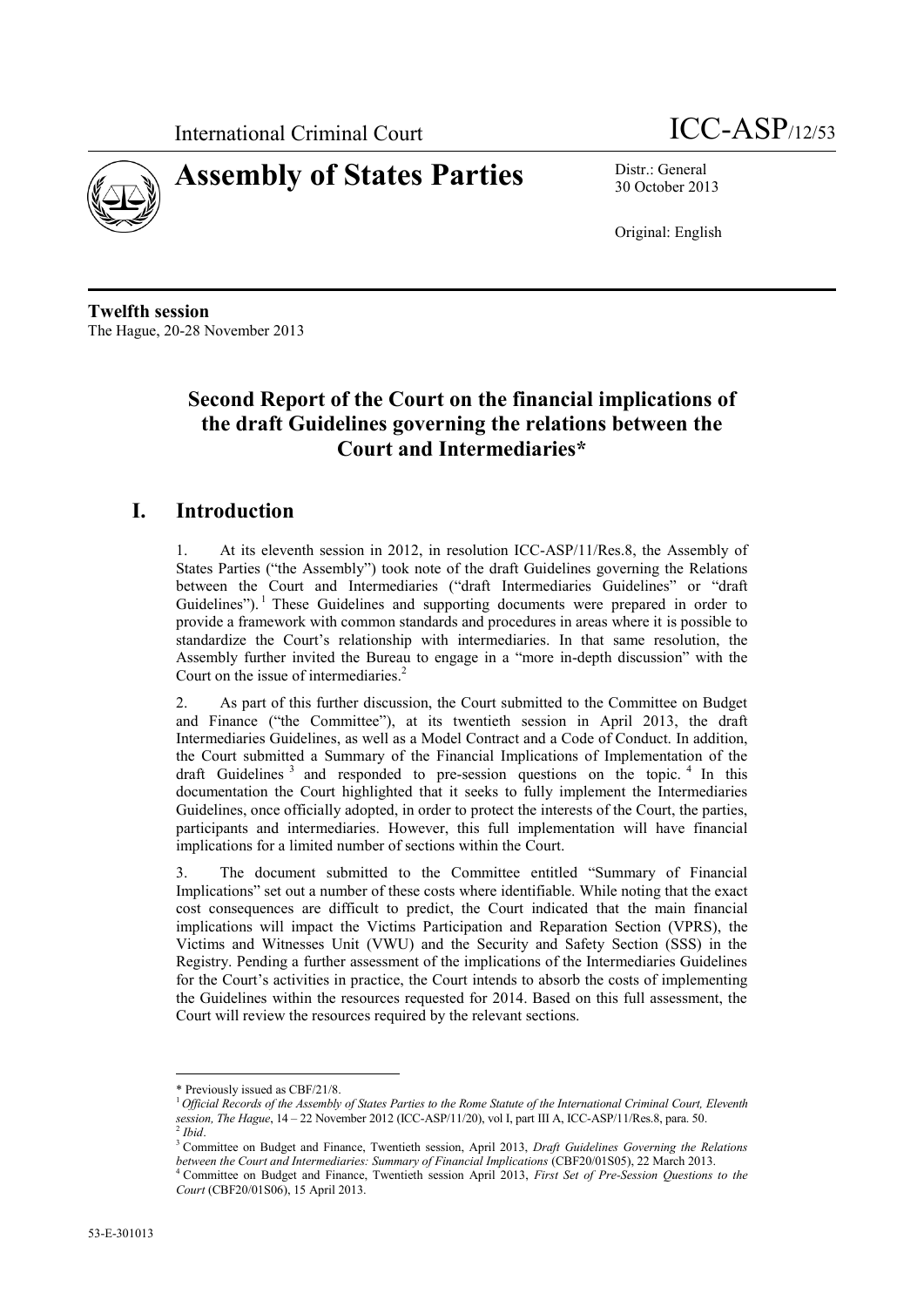4. In its report on its twentieth session,<sup>5</sup> the Committee noted that implementation of the draft Guidelines will have budgetary implications for the Registry in terms of recruitment, training and travel. However, the Committee concluded that it did not have sufficient information to evaluate the implications. Therefore, given the impact that implementation of the draft Guidelines will undoubtedly have on the Court's finances, the Committee recommended that a report be submitted to it for its twenty-first session on "the main mechanisms chosen and their budget implications". The Committee also requested information on whether provisions would need to be made for the remuneration or compensation of intermediaries and, if so, the associated scales of remuneration or compensation.

5. Section 4.1 of the draft Guidelines identifies intermediaries as voluntary service providers who are not eligible for any kind of compensation, without prejudice to the reimbursement of expenses agreed upon in advance.<sup>6</sup> The Guidelines provide that, as a general rule, "an intermediary should not receive remuneration as an individual contractor". In the extraordinary case of intermediary remuneration, those intermediaries must be contracted, the terms of remuneration must be clearly specified by the terms of that contract and any remuneration must comply with the Code of Conduct. The Office of the Prosecutor is the only organ of the Court that remunerates intermediaries.

6. The arrangements adopted by the relevant organs and sections of the Court for reimbursing, compensating and remunerating intermediaries are set out below.

### **II. Office of the Prosecutor ("OTP", "the Office")**

7. After carrying out a risk/benefit assessment, the OTP may decide to formally engage an individual as a contracted Intermediary. The OTP remunerates intermediaries for the tasks they perform for the Office. It remunerates intermediaries for specific tasks as agreed, including contacting witnesses or facilitating meetings. Before entering into a contract, Intermediaries are screened and an Investigations staff member is identified as a "handler" to facilitate contact with the intermediary. The "handler" is supervised by the Investigations Team Leader to ensure control on the use and expenses of the Intermediary.

8. The OTP contracts intermediaries through a standard Special Services Agreement (SSA; see annex I for model contracts in both French and English), which are processed by the Human Resources Section. The contract stipulates that the individuals engaged serve in their personal capacity and are neither "staff members" nor Court "officials". The contract defines the services, the grade (usually G2 to G4 level) and the pay according to the local salary scale set by the UN (see annex II).<sup>7</sup> Such contracts provide payment for services only, and do not entitle intermediaries to benefits, such as holiday pay, pension contributions or health insurance. In addition, payment is only made after services have been satisfactorily performed.

9. The total payment made to intermediaries by the OTP as remuneration for services during 2012 was  $\epsilon$ 5,490. Payment comes out of the OTP's staffing budget (General Temporary Assistance), as funds for payment of intermediaries are not a separate budget line. In the 2014 proposed programme budget, the OTP anticipates an increase in the number of witnesses, which may lead to an increase in the number of intermediaries. In addition to remuneration, the OTP reimburses intermediaries for expenses incurred while performing the contracted services, such as transportation and communication costs. These costs must be agreed by the OTP, and are only paid following the submission of invoices. The resources for these costs are not recorded in a separate budget line, but are drawn from the Field Operations funds, which are part of the Investigations Division budget.

 $\overline{a}$ 

<sup>5</sup> *Report of the Committee on Budget and Finance on the work of its twentieth session* (ICC-ASP/12/5/Rev.1) 7 June 2013, paras. 121 – 123.

<sup>&</sup>lt;sup>6</sup> In section 4 the draft Guidelines provide that, where the Court or counsel request intermediaries to provide assistance, the costs incurred in carrying out such tasks should be reimbursed in line with the prior agreement as far as the financial resources of the Court allow. Section 11 of the Model Contract attached to the Guidelines governs the reimbursement of expenses incurred by intermediaries.

These scales are set by the UN according to the duty station. For all scales, see:

[http://www.un.org/depts/OHRM/salaries\\_allowances/salaries/gs.htm.](http://www.un.org/depts/OHRM/salaries_allowances/salaries/gs.htm)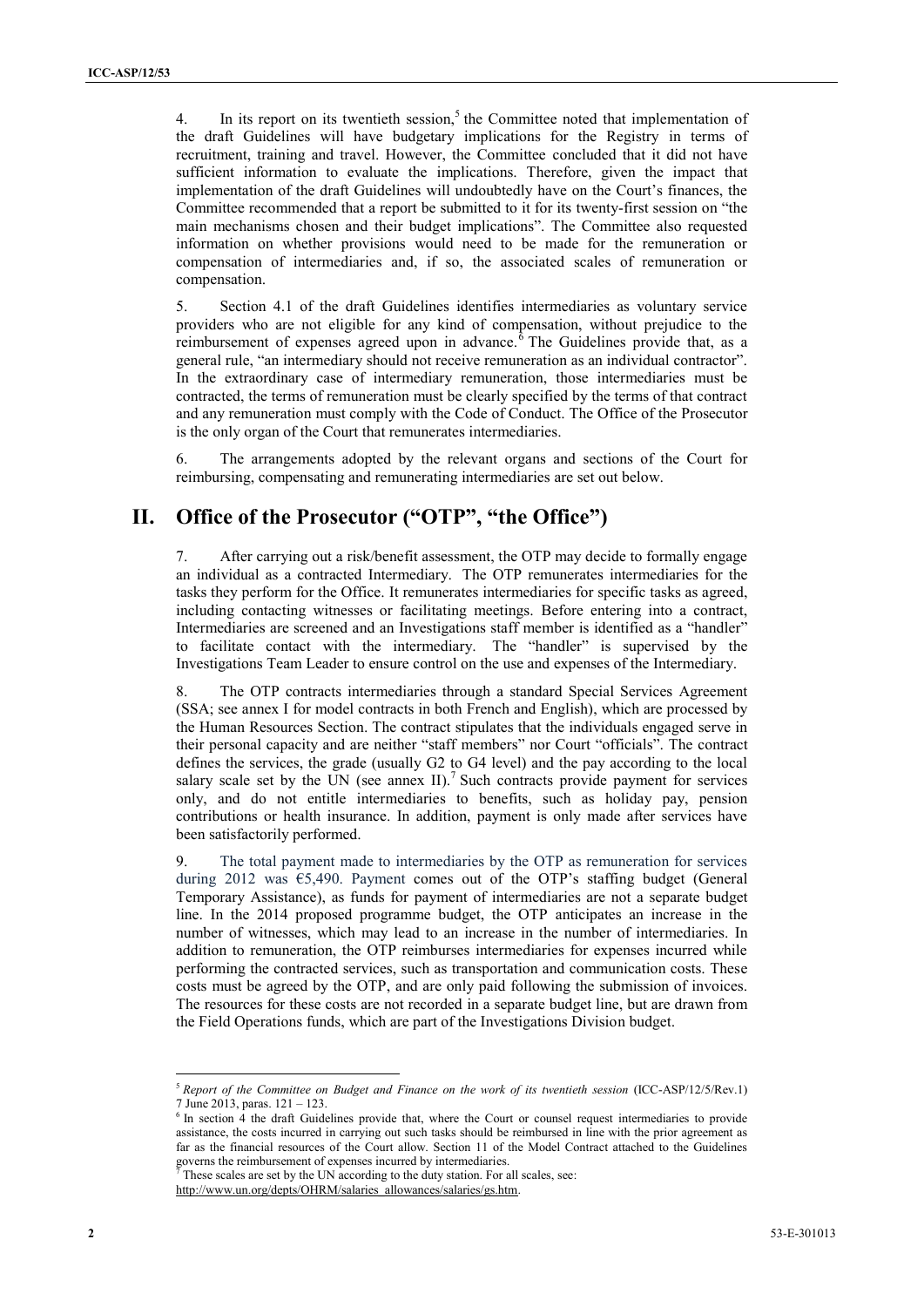### **III. Registry**

*Public Information and Documentation Section (PIDS)*

10. PIDS does not provide remuneration or compensation to intermediaries. The Outreach Unit has previously indicated that the full implementation of the draft Intermediaries Guidelines will not have a financial impact for PIDS. As much as possible, PIDS works through formal contractual services that undergo a procurement process. PIDS does provide reimbursement to the intermediaries that it engages for expenses incurred while carrying out agreed tasks. These expenses are drawn from budget line 5000 or 3440- SRF and are reimbursed where invoices and, exceptionally, *décharges* (receipts) are presented. Scales of reimbursement are set out in annex III. PIDS explains to intermediaries that the Court cannot be held liable for anything that might occur while they are providing their assistance to the Court. The majority of PIDS' intermediaries face risks due to the nature of their own work, and not necessarily as a result of their assistance to or relationship with PIDS and the Court.

#### *Counsel Support Section (CSS)*

11. The CSS does not directly engage intermediaries, nor does it provide remuneration or compensation to intermediaries. In the context of the CSS, external counsel, field assistants<sup>8</sup> or resource persons<sup>9</sup> (who are remunerated according to the rates set by the Court's legal aid system) are the ones who interact with and engage intermediaries. Intermediaries themselves are not formally part of the Court's legal aid system, as they are supposed to work on a voluntary, *pro bono* basis. The only issue that will have a bearing on the Court's legal aid budget is the question of the expenses incurred by intermediaries when they intervene on behalf of teams that benefit from the Court's legal aid system.

12. These expenses are deducted from legal teams' investigation budget (for victims that budget for the entirety of the proceedings is a lump sum amount of  $\epsilon$ 43,752, while for the defence it is  $\epsilon$ 73,006<sup>10</sup>). Such expenses were not factored in when assessing the appropriate lump-sum investigation budget granted by the Registry to external legal teams. Therefore, as an interim solution, CSS can accept these added expenses on an *ad hoc* case- by-case basis, when they are "reasonably necessary for an effective and efficient" <sup>11</sup> legal representation. This is the same test that CSS applies to all categories of expenses that are reimbursed under the Court's legal aid system. Generally, under regulation 83(1) of the Regulations of the Court (RoC) "expenditure in relation to the gathering of evidence, administrative costs, translation and interpretation costs, travel costs" are covered by the Court's legal aid system.<sup>12</sup> Expenses will normally only be reimbursed on provision of original receipts for the costs incurred.

13. A similar approach is adopted where counsel makes requests for additional investigative resources pursuant to Reg. 83(3), RoC. In assessing such requests for additional resources, CSS, while mindful that the added cost of reimbursing intermediaries' expenses can place an additional burden on the investigation budget, will, where necessary and justified on the facts, grant the additional resources. As CSS gains greater experience and is better placed to quantify the impact of such additional expenses on teams' investigation budgets, it will be in a position to make a proposal for an increase in the legal aid allowance for the investigation budget.

 $\overline{a}$ 

<sup>8</sup> See paragraphs 62 and 63 of the *[Registry's Single Policy Document on the Court's Legal Aid System](http://www.icc-cpi.int/iccdocs/asp_docs/ASP12/ICC-ASP-12-3-ENG.pdf)*.

<sup>9</sup> Intermediaries who are tasked upon the request of Counsel may receive compensation if they are contracted as a "resource person" as referred to in regulation 139 of the Regulations of the Registry.

 $10$  The general assumptions underlying this lump-sum amount are detailed in para. 46 ff. of "The Single Legal Aid [Policy Document](http://www.icc-cpi.int/iccdocs/asp_docs/ASP12/ICC-ASP-12-3-ENG.pdf)." It bears noting that, pursuant to regulation 83(3) of the Regulations of the Court (RoC), counsel for the defence or a legal representative of victim can seek additional means from the Registry in the form of additional resources for investigations. Decisions taken by the Registry in response to such requests are appealable before the Chambers.

Regulation 83 of the Regulations of the Court.

<sup>&</sup>lt;sup>12</sup> CSS provides office space at the Court with phone privileges and has provided satellite phones and paid for field-assistants' phone bills as they relate to communication with victims. The same holds true for equipment. CSS provides fully equipped offices to defence and victims' teams, and one laptop per team. CSS also arranges for the ICT Section to provide equipment to the team for work in the field (e.g. digital cameras, etc.). For more information on the reimbursement of expenses under the Court's legal aid system, see paras. 139, 46 ff. of *[The](http://www.icc-cpi.int/iccdocs/asp_docs/ASP12/ICC-ASP-12-3-ENG.pdf)  [Single Legal Aid Policy Document.](http://www.icc-cpi.int/iccdocs/asp_docs/ASP12/ICC-ASP-12-3-ENG.pdf)*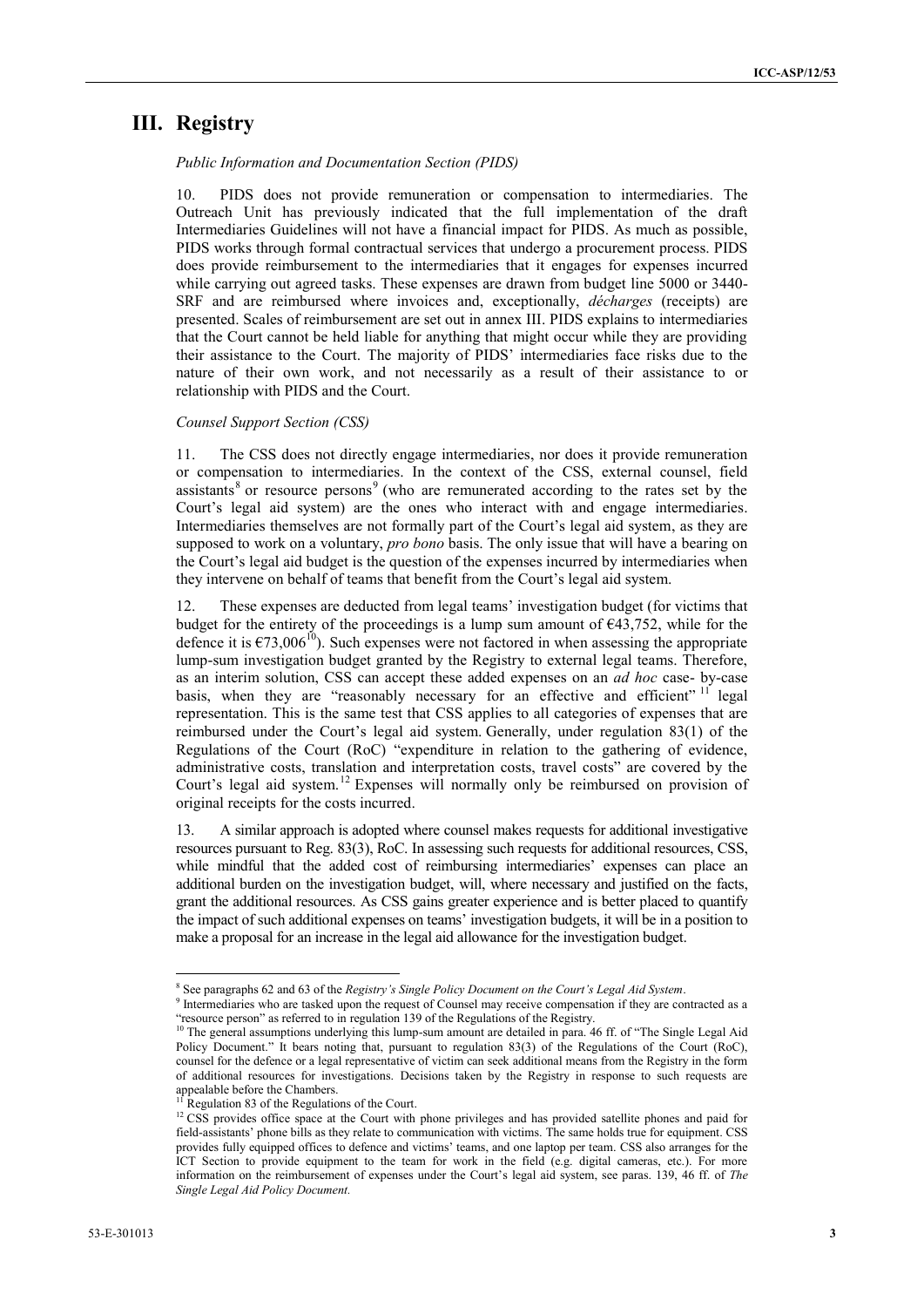#### *Victims Participation and Reparation Section (VPRS)*

14. The budgetary implications of fully implementing the draft Intermediaries Guidelines for the VPRS were set out in the Court's Report to the Committee at its twentieth session in April 2013. The additional resources VPRS outlined were not for reimbursing or remunerating intermediaries, but rather for additional human resources to manage and monitor the intermediaries engaged by the VPRS. Despite the absorption of additional responsibilities within existing resources, given the importance of the role to be played by VPRS <sup>13</sup> in *inter alia* training and supervising intermediaries, it may be appropriate to seek specific resources pending further assessment based on the actual experience of implementing the draft Guidelines.

15. The VPRS does not provide remuneration or compensation to intermediaries. In accordance with the draft Intermediaries Guidelines, the VPRS reimburse intermediaries for expenses when, on the basis of prior agreement, they are requested to undertake specific activities. The scales for reimbursement of expenses to intermediaries for five situation countries are at annex IV. All such payments are made out of the VPRS budget line "Other Contractual Services (5900)", which covers expenses involved in conducting its field activities.

#### *Security and Safety Section (SSS) and Victims and Witnesses Unit (VWU)*

16. The draft Intermediaries Guidelines mandate VWU and SSS to assess intermediaries in order to ensure that they have their own security arrangements and will not jeopardize the security of victims, witnesses, staff or the confidential information they collect. The draft Guidelines mandate SSS and VWU to perform risk assessments, to maximise the safety of intermediaries and take measures where appropriate. Additional resources are required by both VWU and SSS to fully implement the draft Guidelines and, like those required by VPRS, were set out in the Court's report to the Committee of March 2013.

17. In performing their services and operations, neither the VWU nor SSS engage intermediaries to perform tasks for them. Their contact with intermediaries will always be via the Court organ or section (for example PIDS, VPRS, TFV or OPCV) that is engaging the intermediary and plays the role of "focal point". The only exception to this practice will be in case of emergency or/and in case of an incident. In such cases, the intermediary would directly contact VWU (if the intermediary is at risk on the account of testimony given) or SSS (for all other intermediaries). In this way, the VWU and SSS do not recruit, contract, compensate, remunerate or reimburse intermediaries.

18. It is on this basis that the Court seeks the advice of the Committee on the draft Intermediaries Guidelines and looks forward to securing the approval of the Assembly at its twelfth session. The full implementation of the Guidelines, once officially approved, will have a positive impact on the integrity of the Court's judicial proceedings by ensuring the proper oversight of all intermediaries and also contributing to the safety of victims and witnesses.

19. Fully implementing the draft Guidelines will have financial implications for a limited number of sections within the Court. The Court's proposed programme budget for 2014 has been carefully considered and modestly composed in light of the prevailing financial climate. Pending a full assessment of the implications of the Intermediaries Guidelines on the Court's activities in practice, the Court intends to absorb the costs of implementation within the resources requested for 2014. While there are unavoidable costs for the Court in implementing the draft Intermediaries Guidelines, it is important to reiterate that the use of intermediaries is ultimately cost effective for the Court. Intermediaries undertake work that would be extremely costly for the Court to perform, such as communicating with victims and witnesses in remote and sometime insecure locations.

20. The Court seeks to provide complete and transparent information on all aspects of the draft Guidelines in order to facilitate their full review and evaluation by the Committee. The Court welcomes the Committee's expertise and advice regarding the draft Guidelines governing the Relations between the Court and Intermediaries.

 $\overline{a}$ 

<sup>13</sup> Pre-Trial Chamber II *Decision Establishing Principles on the Victims' Application Process* (ICC-01/04-02/06) 28 May 2013 in the case of *The Prosecutor v Bosco Ntaganda*.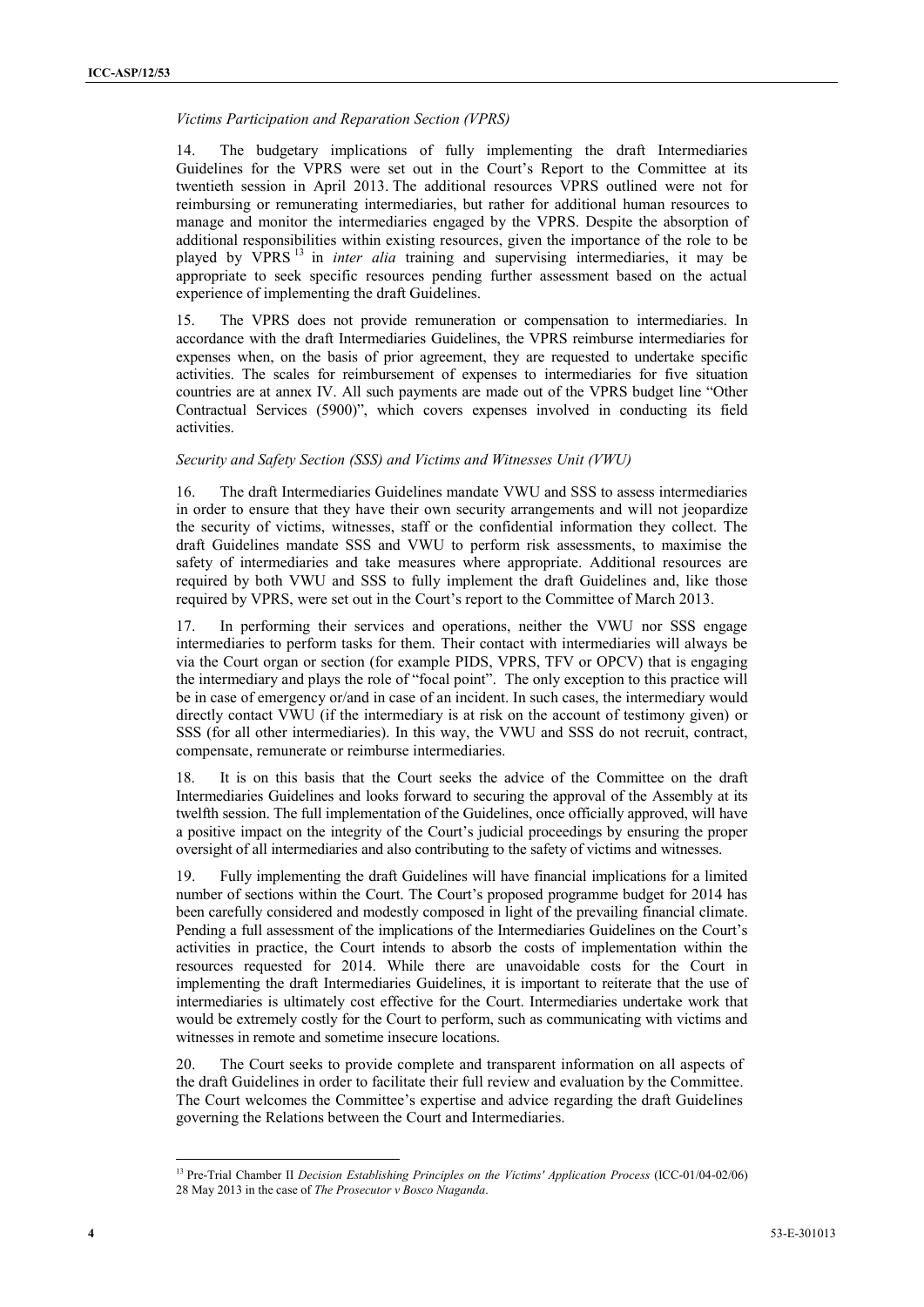## **Annex I**

## **SSA contracts for OTP Intermediaries**

## **CONTRACT FOR INDIVIDUAL CONTRACTOR**

| <b>CONTRACT NO.:</b>                                                                                                                                                                                                                                                | Status:            | Amendment No.    |  | Office:                     |  |  |  |  |  |
|---------------------------------------------------------------------------------------------------------------------------------------------------------------------------------------------------------------------------------------------------------------------|--------------------|------------------|--|-----------------------------|--|--|--|--|--|
| Allotment Account Code:                                                                                                                                                                                                                                             |                    | Index No.:       |  | Nationality:                |  |  |  |  |  |
| Contract entered into between the International Criminal Court and (hereinafter referred to as the Individual Contractor).                                                                                                                                          |                    |                  |  |                             |  |  |  |  |  |
| Address:                                                                                                                                                                                                                                                            | Tel. No.:          |                  |  |                             |  |  |  |  |  |
| TERMS OF REFERENCE OR WORK ASSIGNMENT<br>1.                                                                                                                                                                                                                         |                    |                  |  |                             |  |  |  |  |  |
| Travel Details:<br>(if authorized)                                                                                                                                                                                                                                  |                    |                  |  |                             |  |  |  |  |  |
| <b>DURATION OF CONTRACT:</b><br>2.                                                                                                                                                                                                                                  |                    |                  |  |                             |  |  |  |  |  |
| This contract shall commence on and shall expire on the satisfactory completion of the services described above, but not later than<br>unless sooner terminated under the terms of this contract. This contract is subject to the conditions on the following page. |                    |                  |  |                             |  |  |  |  |  |
| CONSIDERATION – As full consideration for the services performed by the Individual Contractor under the terms of this<br>3.<br>contract, the Court shall pay the Individual Contractor upon certification that the services have been satisfactorily performed.     |                    |                  |  |                             |  |  |  |  |  |
| A fee of<br>Daily<br>Monthly                                                                                                                                                                                                                                        | Weekly<br>Lump sum | Currency:        |  | Maximum Total Fee:<br>00.00 |  |  |  |  |  |
| The fee is payable on satisfactory completion of contract. For payment in instalments, certification of satisfactory performance at<br>⋗<br>each phase is required:                                                                                                 |                    |                  |  |                             |  |  |  |  |  |
| I acknowledge that I have read and accept the conditions on the following page.                                                                                                                                                                                     |                    |                  |  |                             |  |  |  |  |  |
|                                                                                                                                                                                                                                                                     |                    |                  |  |                             |  |  |  |  |  |
| Individual Contractor:<br>SIGNATURE:                                                                                                                                                                                                                                |                    |                  |  | DATE:                       |  |  |  |  |  |
| SIGNATURE OF CERTIFYING OFFICER OF SUBSTANTIVE<br>OFFICE:                                                                                                                                                                                                           |                    |                  |  |                             |  |  |  |  |  |
|                                                                                                                                                                                                                                                                     |                    |                  |  |                             |  |  |  |  |  |
| (Date)                                                                                                                                                                                                                                                              |                    | (Date)           |  |                             |  |  |  |  |  |
| <b>Distribution:</b><br>- Individual Contractor                                                                                                                                                                                                                     | -Requesting Office | -Human Resources |  | -Budget and Finance         |  |  |  |  |  |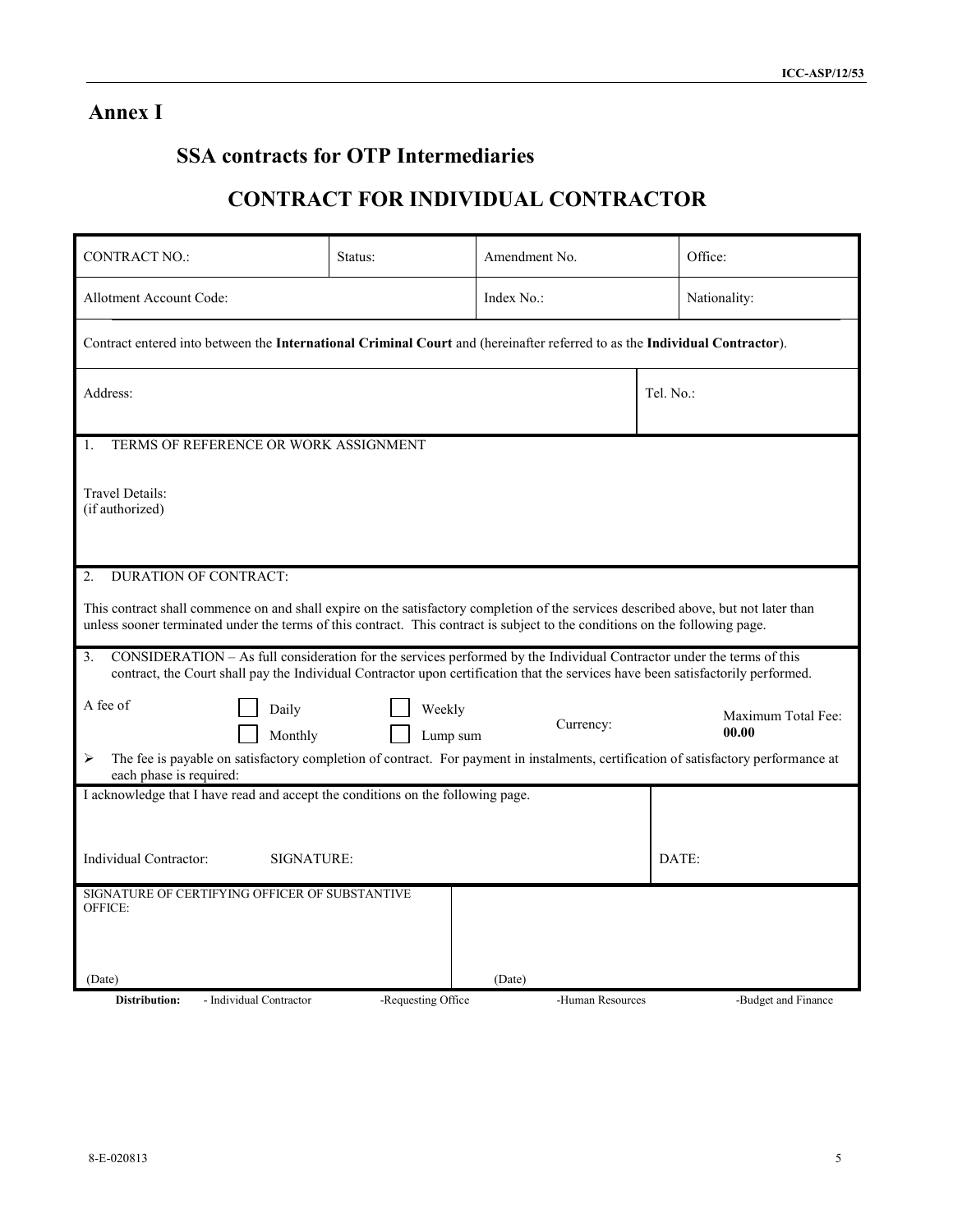#### **CONDITIONS OF SERVICE - INDIVIDUAL CONTRACTORS/CONSULTANTS**

#### **1. LEGAL STATUS**

Individuals engaged under a contract for individual contractor or consultant serve in a personal capacity and not as representatives of a Government or of any other authority external to the International Criminal Court. They are neither "staff members" under the Staff Regulations of the Court nor "officials" for the purpose of the agreement on the privileges and immunities of the International Criminal Court.

#### **2. OBLIGATIONS**

Individual contractors and consultants shall have the duty to respect the impartiality and independence of the International Criminal Court and shall neither seek nor accept instructions regarding the services to be performed for the Court from any Government or from any authority external to the Court. During their period of service for the Court, individual contractors and consultants shall refrain from any conduct that would adversely reflect on the Court and shall not engage in any activity that is incompatible with the discharge of their duties with the Court. Individual contractors and consultants are required to exercise the utmost discretion in all matters of official business of the Court. Unless otherwise authorized by the appropriate official in the office concerned, individual contractors and consultants shall not communicate at any time to the media or to any institution, person, Government or other authority external to the Court any information that has not been made public and which has become known to them by reason of their association with the Court. The individual contractor and consultants may not use such information without the written authorization of the Court. Nor shall the individual contractor or consultant use such information for private advantage. These obligations do not lapse upon cessation of service with the Court.

#### **3. TITLE RIGHTS**

The International Criminal Court shall be entitled to all property rights, including but not limited to patents, copyrights and trademarks, with regard to material which bears a direct relation to, or is made in consequence of, the services provided to the Organization by the individual contractor or consultant. At the request of the Court, the individual contractor or consultant shall assist in securing such property rights and transferring them to the Organization in compliance with the requirements of the applicable law.

#### **4. TRAVEL**

If individual contractors or consultants are required by the International Criminal Court to travel beyond commuting distance from their usual place of residence, such travel at the expense of the Court shall be governed by conditions equivalent to the relevant provisions of the 100 series of the Court Staff Rules (Chapter VII). Such travel shall be at the least costly airfare structure regularly available or its equivalent when by air unless a higher standard is approved in advance by, or on behalf of, the Registrar or Prosecutor, and first class by rail. The payment of fees shall be processed only after submission of outstanding travel claims for settlement by the individual contractor or consultant, if applicable.

#### **5. MEDICAL CLEARANCE**

Individual contractors and consultants expected to work in any office of the Court shall be required to submit a statement of good health prior to commencement of work and to take full responsibility for the accuracy of that statement, including confirmation that they have been fully informed regarding inoculations required for the country or countries to which travel is authorized.

#### **6. INSURANCE**

Individual contractors and consultants are fully responsible for arranging, at their own expense, such life, health and other forms of insurance covering the period of their services on behalf of the Court as they consider appropriate. Individual contractors and consultants are not eligible to participate in the life or health insurance schemes available to Court staff members. The responsibility of the Court is limited solely to the payment of compensation under the conditions described in paragraph 7 below.

#### **7. SERVICE INCURRED DEATH, INJURY OR ILLNESS**

Individual contractors and consultants who are authorized to travel at Court expense or who are required under the contract to perform their services in a Court office, or their dependants as appropriate, shall be entitled in the event of death, injury or illness attributable to the performance of services on behalf of the Court while in travel status or while working in an office of the Organization on official Court business to compensation equivalent to the compensation which, under Appendix D to the Staff Rules, would be payable to a staff member at step V of the First Officer (P-4) level of the Professional category.

#### **8. ARBITRATION**

Any dispute arising out of or, in connexion with, this contract shall, if attempts at settlement by negotiation have failed, be submitted to arbitration in The Hague by a single arbitrator agreed to by both parties. Should the parties be unable to agree on a single arbitrator within thirty days of the request for arbitration, then each party shall proceed to appoint one arbitrator and the two arbitrators thus appointed shall agree on a third. Failing such agreement, either party may request the appointment of the third arbitrator by the President of the Administrative Tribunal of the International Labour Organization. The decision rendered in the arbitration shall constitute final adjudication of the dispute.

#### **9. TERMINATION OF CONTRACT**

This contract may be terminated by either party before the expiry date of the contract by giving notice in writing to the other party. The period of notice shall be five days in the case of contracts for a total period of less than two months and fourteen days in the case of contracts for a longer period.

In the event of the contract being terminated prior to its due expiry date in this way, the individual contractor or consultant shall be compensated on a *pro rata* basis for no more than the actual amount of work performed to the satisfaction of the Court. Additional costs incurred by the Court resulting from the termination of the contract by the individual contractor or consultant may be withheld from any amount otherwise due to the individual contractor or consultant from the Court.

#### **10. TAXATION**

The International Criminal Court undertakes no liability for taxes, duty or other contribution payable by the individual contractor on payments made under this contract. No statement of earnings will be issued by the Court to the individual contractor or consultant.

#### **11. EMERGENCY ALLOWANCE**

Individual contractors and consultants may be paid emergency allowance in lieu of the regular fee if such an allowance is being paid to other ICC staff and the Court, taking into account all circumstances, considers it appropriate to pay such allowance to individual contractors and consultants.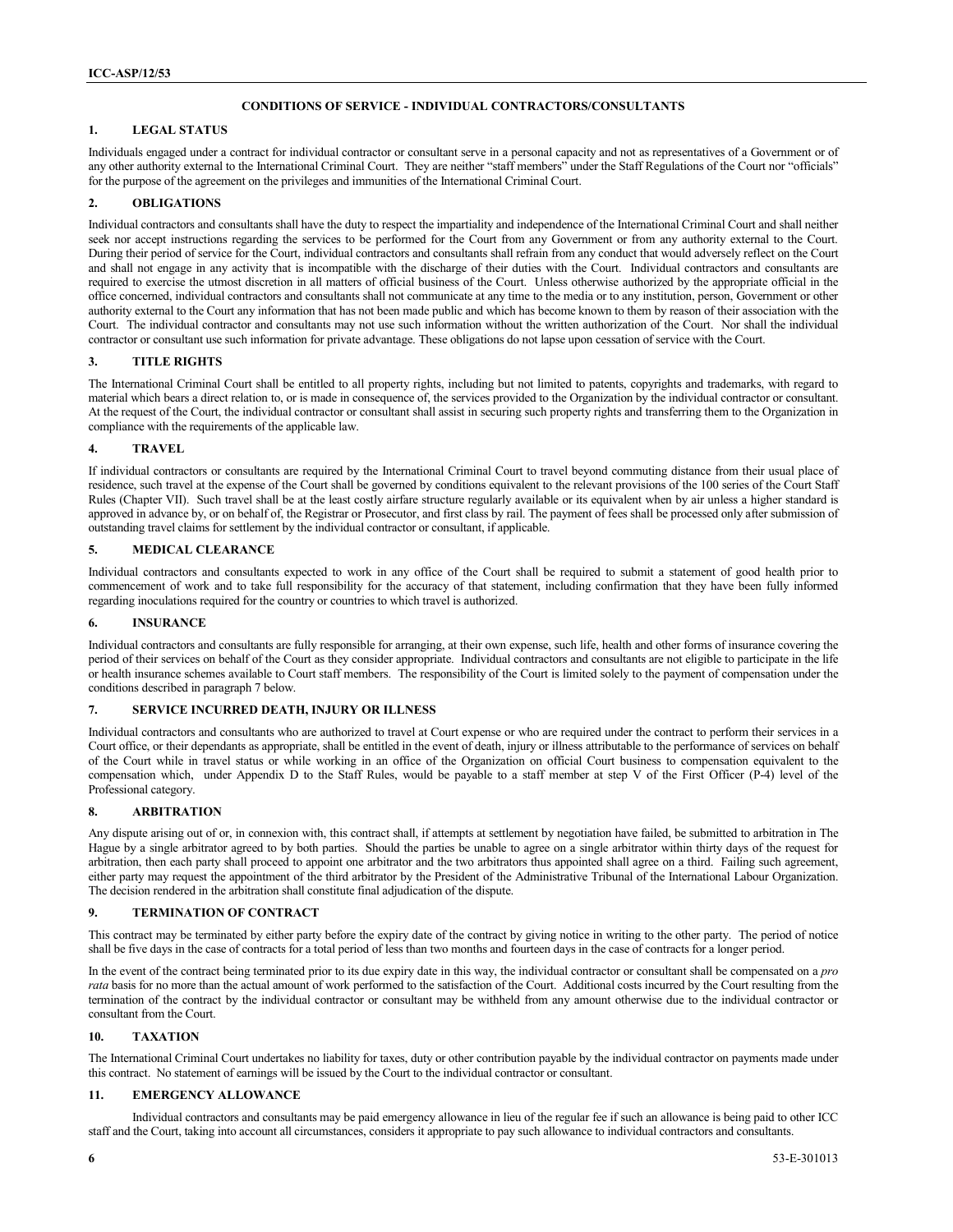## **Annex II**

## **UN local salary scales**

UNITED NATIONS



NATIONS UNIES

Kampala (Uganda)

General Service Category - Annual Salaries and Allowances<br>
(in thousands of Schillings)  $a/$ 

Effective 1 June 2012

|                |               |       |       |       |       | s     | т<br>E | P     | s     |       |       |       |
|----------------|---------------|-------|-------|-------|-------|-------|--------|-------|-------|-------|-------|-------|
| Level          |               | п     | Ш     | Ш     | IV    | v     | VI     | VII   | VIII  | IX    | x     | XI b/ |
| $\mathbf{1}$   | (Gross)       | 15214 | 16059 | 16905 | 17751 | 18596 | 19442  | 20288 | 21133 | 21979 | 22825 | 23670 |
|                | (Gross Pens.) | 15215 | 16060 | 16906 | 17751 | 18597 | 19442  | 20287 | 21133 | 21978 | 22824 | 23669 |
|                | (Total Net)   | 12323 | 13008 | 13693 | 14378 | 15063 | 15748  | 16433 | 17118 | 17803 | 18488 | 19173 |
|                | (Net Pens.)   | 12323 | 13008 | 13693 | 14378 | 15063 | 15748  | 16433 | 17118 | 17803 | 18488 | 19173 |
|                | (NPC)         | 0     | 0     | 0     | 0     | 0     | 0      | 0     | 0     | 0     | 0     | 0     |
| $\overline{2}$ | (Gross)       | 18259 | 19274 | 20289 | 21304 | 22319 | 23333  | 24348 | 25363 | 26378 | 27393 | 28407 |
|                | (Gross Pens.) | 18259 | 19274 | 20289 | 21304 | 22318 | 23333  | 24348 | 25363 | 26378 | 27393 | 28409 |
|                | (Total Net)   | 14790 | 15612 | 16434 | 17256 | 18078 | 18900  | 19722 | 20544 | 21366 | 22188 | 23010 |
|                | (Net Pens.)   | 14790 | 15612 | 16434 | 17256 | 18078 | 18900  | 19722 | 20544 | 21366 | 22188 | 23010 |
|                | (NPC)         | 0     | 0     | 0     | 0     | 0     | 0      | 0     | 0     | 0     | 0     | 0     |
| 3              | (Gross)       | 21912 | 23130 | 24347 | 25564 | 26781 | 27999  | 29216 | 30433 | 31651 | 32868 | 34085 |
|                | (Gross Pens.) | 21911 | 23128 | 24346 | 25564 | 26780 | 27998  | 29216 | 30433 | 31650 | 32868 | 34085 |
|                | (Total Net)   | 17749 | 18735 | 19721 | 20707 | 21693 | 22679  | 23665 | 24651 | 25637 | 26623 | 27609 |
|                | (Net Pens.)   | 17749 | 18735 | 19721 | 20707 | 21693 | 22679  | 23665 | 24651 | 25637 | 26623 | 27609 |
|                | (NPC)         | 0     | 0     | 0     | 0     | 0     | 0      | 0     | 0     | 0     | 0     | 0     |
| 4              | (Gross)       | 26733 | 28219 | 29704 | 31189 | 32674 | 34159  | 35644 | 37130 | 38615 | 40100 | 41585 |
|                | (Gross Pens.) | 26732 | 28217 | 29702 | 31188 | 32674 | 34160  | 35644 | 37130 | 38616 | 40102 | 41587 |
|                | (Total Net)   | 21654 | 22857 | 24060 | 25263 | 26466 | 27669  | 28872 | 30075 | 31278 | 32481 | 33684 |
|                | (Net Pens.)   | 21654 | 22857 | 24060 | 25263 | 26466 | 27669  | 28872 | 30075 | 31278 | 32481 | 33684 |
|                | (NPC)         | 0     | 0     | 0     | 0     | 0     | 0      | 0     | 0     | 0     | 0     | 0     |
| 5              | (Gross)       | 32612 | 34425 | 36237 | 38049 | 39862 | 41674  | 43486 | 45299 | 47176 | 49083 | 50989 |
|                | (Gross Pens.) | 32612 | 34424 | 36237 | 38050 | 39863 | 41674  | 43487 | 45299 | 47112 | 48925 | 50736 |
|                | (Total Net)   | 26416 | 27884 | 29352 | 30820 | 32288 | 33756  | 35224 | 36692 | 38160 | 39628 | 41096 |
|                | (Net Pens.)   | 26416 | 27884 | 29352 | 30820 | 32288 | 33756  | 35224 | 36692 | 38160 | 39628 | 41096 |
|                | (NPC)         | 0     | 0     | 0     | 0     | 0     | 0      | 0     | 0     | 0     | 0     | 0     |
| 6              | (Gross)       | 40764 | 43030 | 45295 | 47649 | 50032 | 52415  | 54798 | 57181 | 59564 | 61948 | 64331 |
|                | (Gross Pens.) | 40764 | 43030 | 45295 | 47561 | 49826 | 52092  | 54356 | 56621 | 58887 | 61152 | 63417 |
|                | (Total Net)   | 33019 | 34854 | 36689 | 38524 | 40359 | 42194  | 44029 | 45864 | 47699 | 49534 | 51369 |
|                | (Net Pens.)   | 33019 | 34854 | 36689 | 38524 | 40359 | 42194  | 44029 | 45864 | 47699 | 49534 | 51369 |
|                | (NPC)         | 0     | 0     | 0     | 0     | 0     | 0      | 0     | 0     | 0     | 0     | 0     |
| $\overline{7}$ | (Gross)       | 51218 | 54197 | 57176 | 60155 | 63135 | 66114  | 69093 | 72072 | 75051 | 78031 | 81010 |
|                | (Gross Pens.) | 50956 | 53787 | 56619 | 59451 | 62282 | 65114  | 67945 | 70853 | 73832 | 76810 | 79789 |
|                | (Total Net)   | 41272 | 43566 | 45860 | 48154 | 50448 | 52742  | 55036 | 57330 | 59624 | 61918 | 64212 |
|                | (Net Pens.)   | 41272 | 43566 | 45860 | 48154 | 50448 | 52742  | 55036 | 57330 | 59624 | 61918 | 64212 |
|                | (NPC)         | 0     | 0     | Ω     | 0     | Ω     | Ω      | 0     | 0     | O     | 0     | 0     |

Revision 42<br>Aug-12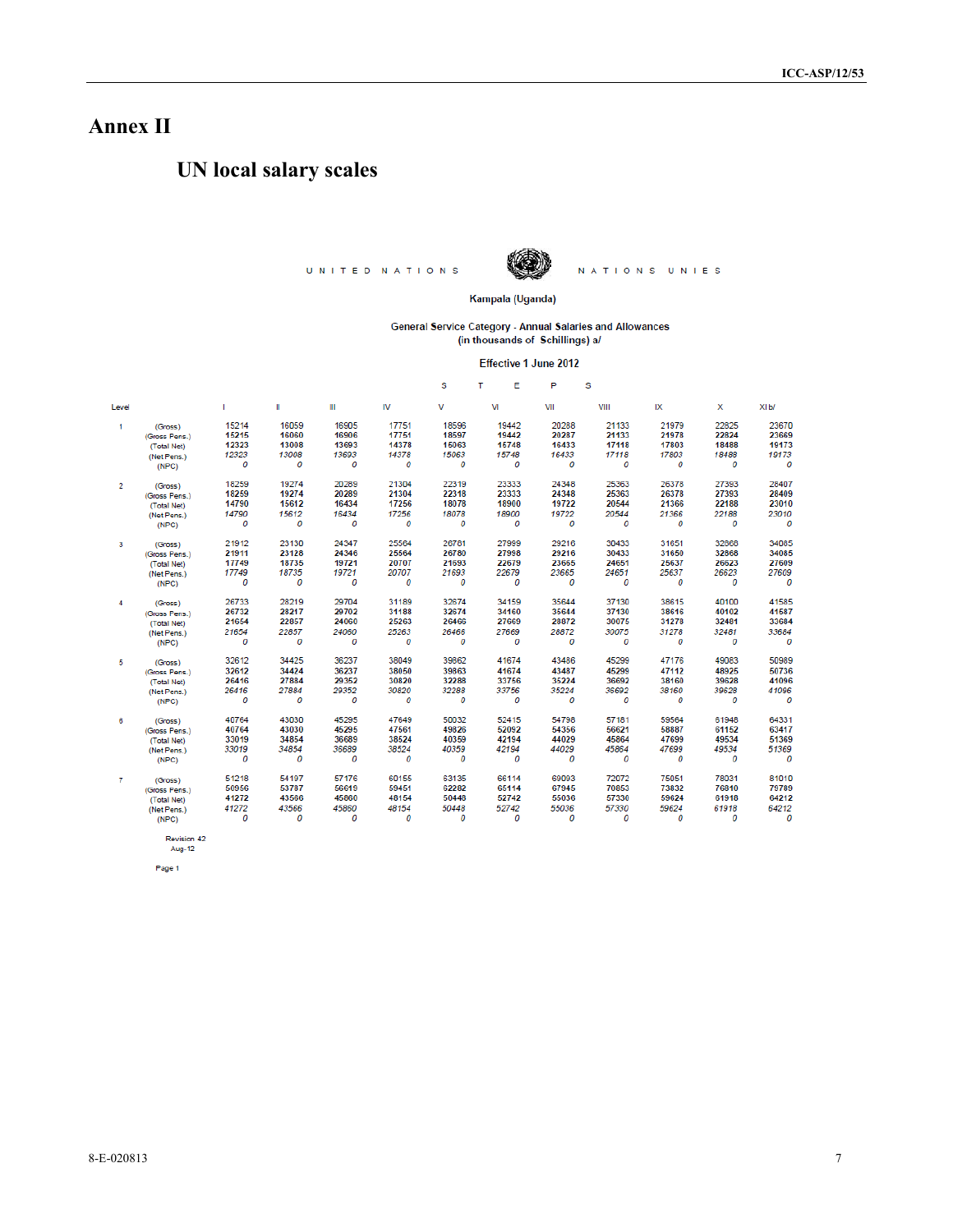

NATIONS UNIES

#### **Bangui (Central African Republic)**

# General Service Category - Annual Salaries and Allowances<br>(in thousands of CFA francs) a/

#### Effective 1 September 2011

|                |               |       |              |       |       | s     | т<br>Е | P     | s     |       |       |                 |
|----------------|---------------|-------|--------------|-------|-------|-------|--------|-------|-------|-------|-------|-----------------|
| Level          |               | ٠     | $\mathbf{H}$ | Ш     | IV    | v     | VI     | VII   | VIII  | IX    | x     | XI <sub>b</sub> |
| 1              | (Gross)       | 2970  | 3128         | 3286  | 3444  | 3602  | 3760   | 3919  | 4077  | 4235  | 4393  | 4551            |
|                | (Gross Pens.) | 2970  | 3128         | 3286  | 3444  | 3602  | 3760   | 3919  | 4077  | 4235  | 4393  | 4551            |
|                | (Total Net)   | 2406  | 2534         | 2662  | 2790  | 2918  | 3046   | 3174  | 3302  | 3430  | 3558  | 3686            |
|                | (Net Pens.)   | 2406  | 2534         | 2662  | 2790  | 2918  | 3046   | 3174  | 3302  | 3430  | 3558  | 3686            |
|                | (NPC)         | 0     | 0            | 0     | 0     | 0     | 0      | 0     | 0     | 0     | 0     | 0               |
|                |               | 3862  | 4068         | 4274  | 4480  | 4686  | 4893   | 5099  | 5305  | 5511  | 5717  | 5923            |
| $\overline{2}$ | (Gross)       | 3862  | 4068         | 4274  | 4480  | 4686  | 4893   | 5099  | 5305  |       | 5717  | 5923            |
|                | (Gross Pens.) |       |              |       |       | 3796  | 3963   |       | 4297  | 5511  |       | 4798            |
|                | (Total Net)   | 3128  | 3295         | 3462  | 3629  |       |        | 4130  |       | 4464  | 4631  |                 |
|                | (Net Pens.)   | 3128  | 3295         | 3462  | 3629  | 3796  | 3963   | 4130  | 4297  | 4464  | 4631  | 4798            |
|                | (NPC)         | 0     | 0            | 0     | 0     | 0     | 0      | 0     | 0     | 0     | 0     | 0               |
| 3              | (Gross)       | 5020  | 5288         | 5556  | 5823  | 6091  | 6359   | 6627  | 6895  | 7163  | 7431  | 7699            |
|                | (Gross Pens.) | 5020  | 5288         | 5556  | 5823  | 6091  | 6359   | 6627  | 6895  | 7163  | 7431  | 7699            |
|                | (Total Net)   | 4066  | 4283         | 4500  | 4717  | 4934  | 5151   | 5368  | 5585  | 5802  | 6019  | 6236            |
|                | (Net Pens.)   | 4066  | 4283         | 4500  | 4717  | 4934  | 5151   | 5368  | 5585  | 5802  | 6019  | 6236            |
|                | (NPC)         | 0     | 0            | 0     | 0     | 0     | 0      | 0     | 0     | 0     | 0     | 0               |
|                |               | 6526  | 6874         | 7222  | 7570  | 7919  | 8267   | 8615  | 8963  | 9311  | 9660  | 10026           |
| 4              | (Gross)       | 6526  | 6874         | 7222  | 7570  | 7919  | 8267   | 8615  | 8963  | 9311  | 9659  | 10007           |
|                | (Gross Pens.) | 5286  | 5568         | 5850  | 6132  | 6414  | 6696   | 6978  | 7260  | 7542  | 7824  | 8106            |
|                | (Total Net)   |       |              |       |       |       |        |       |       |       |       |                 |
|                | (Net Pens.)   | 5286  | 5568         | 5850  | 6132  | 6414  | 6696   | 6978  | 7260  | 7542  | 7824  | 8106            |
|                | (NPC)         | 0     | 0            | 0     | 0     | 0     | 0      | 0     | 0     | 0     | 0     | 0               |
| 5              | (Gross)       | 8484  | 8937         | 9390  | 9854  | 10330 | 10807  | 11284 | 11760 | 12237 | 12714 | 13190           |
|                | (Gross Pens.) | 8484  | 8937         | 9390  | 9843  | 10296 | 10749  | 11202 | 11656 | 12109 | 12562 | 13015           |
|                | (Total Net)   | 6872  | 7239         | 7606  | 7973  | 8340  | 8707   | 9074  | 9441  | 9808  | 10175 | 10542           |
|                | (Net Pens.)   | 6872  | 7239         | 7606  | 7973  | 8340  | 8707   | 9074  | 9441  | 9808  | 10175 | 10542           |
|                | (NPC)         | 0     | 0            | 0     | 0     | 0     | 0      | 0     | 0     | 0     | 0     | 0               |
| 6              | (Gross)       | 11102 | 11720        | 12338 | 12956 | 13575 | 14193  | 14811 | 15429 | 16047 | 16665 | 17284           |
|                | (Gross Pens.) | 11030 | 11617        | 12205 | 12793 | 13380 | 13968  | 14556 | 15174 | 15792 | 16410 | 17029           |
|                | (Total Net)   | 8934  | 9410         | 9886  | 10362 | 10838 | 11314  | 11790 | 12266 | 12742 | 13218 | 13694           |
|                | (Net Pens.)   | 8934  | 9410         | 9886  | 10362 | 10838 | 11314  | 11790 | 12266 | 12742 | 13218 | 13694           |
|                | (NPC)         | 0     | 0            | 0     | 0     | 0     | 0      | 0     | 0     | 0     | 0     | 0               |
|                |               |       | 15386        | 16190 | 16994 |       | 18602  | 19411 | 20247 |       |       | 22757           |
| 7              | (Gross)       | 14582 |              |       |       | 17798 |        |       |       | 21084 | 21920 |                 |
|                | (Gross Pens.) | 14338 | 15131        | 15935 | 16739 | 17543 | 18347  | 19151 | 19954 | 20758 | 21562 | 22366           |
|                | (Total Net)   | 11614 | 12233        | 12852 | 13471 | 14090 | 14709  | 15328 | 15947 | 16566 | 17185 | 17804           |
|                | (Net Pens.)   | 11614 | 12233        | 12852 | 13471 | 14090 | 14709  | 15328 | 15947 | 16566 | 17185 | 17804           |
|                | (NPC)         | 0     | 0            | 0     | 0     | 0     | 0      | 0     | 0     | 0     | 0     | 0               |
|                |               |       |              |       |       |       |        |       |       |       |       |                 |

Revision 15<br>Dec-11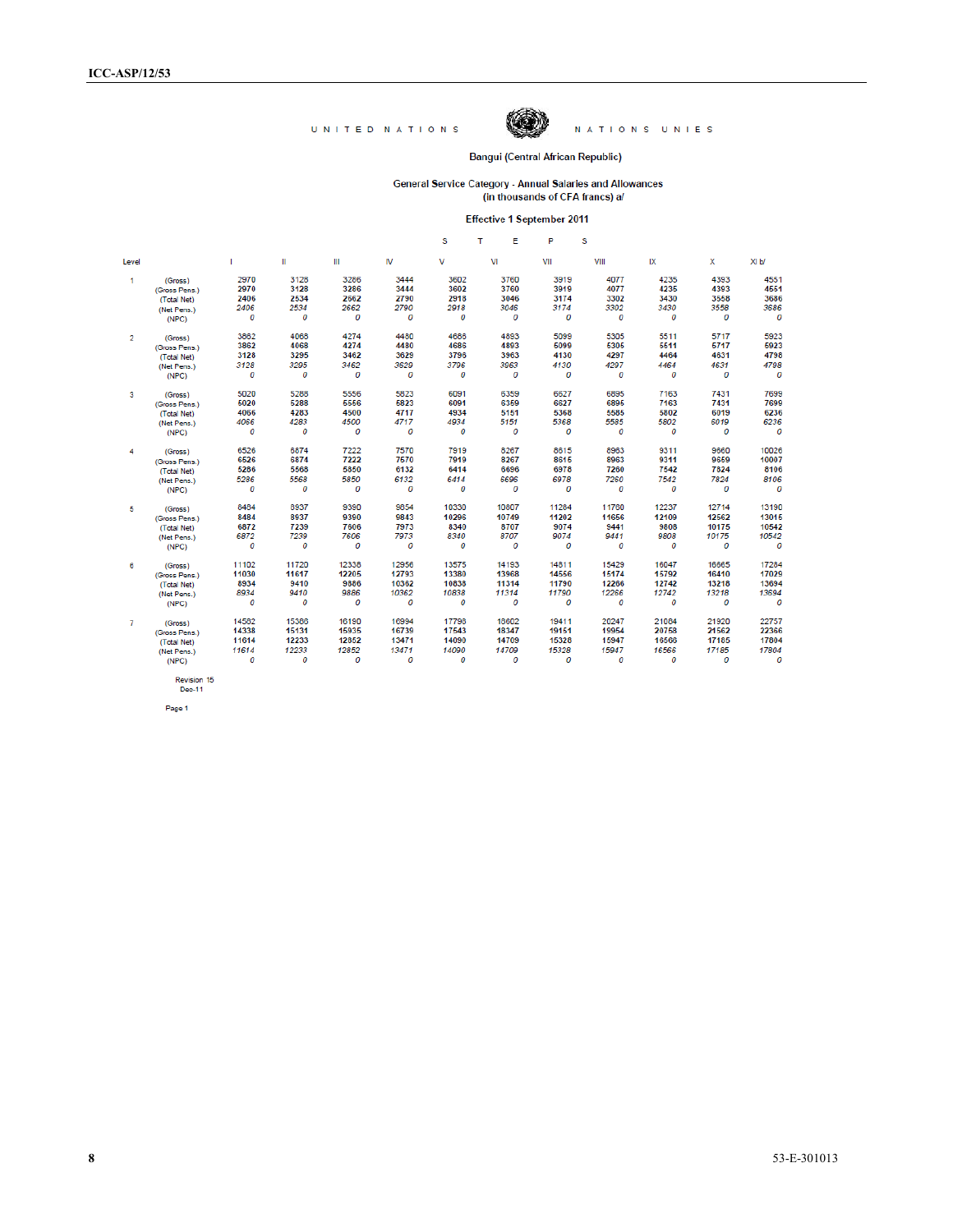

#### NATIONS UNIES

#### Bamako (Mali)

General Service Category - Annual Salaries and Allowances<br>(in thousands of CFA francs) a/

#### **Effective 1 January 2011**

|                |               |       |       |       |       | s     | т<br>Е | P     | s     |       |       |       |
|----------------|---------------|-------|-------|-------|-------|-------|--------|-------|-------|-------|-------|-------|
| Level          |               | п     | Ш     | Ш     | IV    | v     | VI     | VII   | VIII  | IX    | x     | XI b/ |
| 1              | (Gross)       | 2025  | 2115  | 2205  | 2295  | 2385  | 2475   | 2565  | 2656  | 2746  | 2836  | 2926  |
|                | (Gross Pens.) | 2025  | 2115  | 2205  | 2295  | 2385  | 2475   | 2565  | 2656  | 2746  | 2836  | 2926  |
|                | (Total Net)   | 1640  | 1713  | 1786  | 1859  | 1932  | 2005   | 2078  | 2151  | 2224  | 2297  | 2370  |
|                | (Net Pens.)   | 1640  | 1713  | 1786  | 1859  | 1932  | 2005   | 2078  | 2151  | 2224  | 2297  | 2370  |
|                | (NPC)         | 0     | 0     | 0     | 0     | 0     | 0      | 0     | 0     | 0     | 0     | 0     |
| $\overline{2}$ | (Gross)       | 2733  | 2854  | 2975  | 3096  | 3217  | 3338   | 3459  | 3580  | 3701  | 3822  | 3943  |
|                | (Gross Pens.) | 2733  | 2854  | 2975  | 3096  | 3217  | 3338   | 3459  | 3580  | 3701  | 3822  | 3943  |
|                | (Total Net)   | 2214  | 2312  | 2410  | 2508  | 2606  | 2704   | 2802  | 2900  | 2998  | 3096  | 3194  |
|                | (Net Pens.)   | 2214  | 2312  | 2410  | 2508  | 2606  | 2704   | 2802  | 2900  | 2998  | 3096  | 3194  |
|                | (NPC)         | 0     | 0     | 0     | 0     | 0     | 0      | 0     | 0     | 0     | 0     | 0     |
| 3              | (Gross)       | 3690  | 3854  | 4019  | 4183  | 4347  | 4511   | 4675  | 4840  | 5004  | 5168  | 5332  |
|                | (Gross Pens.) | 3690  | 3854  | 4019  | 4183  | 4347  | 4511   | 4675  | 4840  | 5004  | 5168  | 5332  |
|                | (Total Net)   | 2989  | 3122  | 3255  | 3388  | 3521  | 3654   | 3787  | 3920  | 4053  | 4186  | 4319  |
|                | (Net Pens.)   | 2989  | 3122  | 3255  | 3388  | 3521  | 3654   | 3787  | 3920  | 4053  | 4186  | 4319  |
|                | (NPC)         | 0     | 0     | 0     | 0     | 0     | 0      | 0     | 0     | 0     | 0     | 0     |
| 4              | (Gross)       | 4981  | 5202  | 5423  | 5644  | 5865  | 6086   | 6307  | 6528  | 6749  | 6970  | 7191  |
|                | (Gross Pens.) | 4981  | 5202  | 5423  | 5644  | 5865  | 6086   | 6307  | 6528  | 6749  | 6970  | 7191  |
|                | (Total Net)   | 4035  | 4214  | 4393  | 4572  | 4751  | 4930   | 5109  | 5288  | 5467  | 5646  | 5825  |
|                | (Net Pens.)   | 4035  | 4214  | 4393  | 4572  | 4751  | 4930   | 5109  | 5288  | 5467  | 5646  | 5825  |
|                | (NPC)         | 0     | 0     | 0     | 0     | 0     | 0      | 0     | 0     | 0     | 0     | 0     |
| 5              | (Gross)       | 6675  | 6972  | 7268  | 7564  | 7860  | 8157   | 8453  | 8749  | 9046  | 9342  | 9645  |
|                | (Gross Pens.) | 6675  | 6972  | 7268  | 7564  | 7860  | 8157   | 8453  | 8749  | 9046  | 9342  | 9638  |
|                | (Total Net)   | 5407  | 5647  | 5887  | 6127  | 6367  | 6607   | 6847  | 7087  | 7327  | 7567  | 7807  |
|                | (Net Pens.)   | 5407  | 5647  | 5887  | 6127  | 6367  | 6607   | 6847  | 7087  | 7327  | 7567  | 7807  |
|                | (NPC)         | 0     | 0     | 0     | 0     | 0     | 0      | 0     | 0     | 0     | 0     | 0     |
| 6              | (Gross)       | 8944  | 9342  | 9752  | 10170 | 10588 | 11006  | 11425 | 11843 | 12261 | 12679 | 13097 |
|                | (Gross Pens.) | 8944  | 9342  | 9740  | 10137 | 10535 | 10932  | 11330 | 11727 | 12125 | 12522 | 12920 |
|                | (Total Net)   | 7245  | 7567  | 7889  | 8211  | 8533  | 8855   | 9177  | 9499  | 9821  | 10143 | 10465 |
|                | (Net Pens.)   | 7245  | 7567  | 7889  | 8211  | 8533  | 8855   | 9177  | 9499  | 9821  | 10143 | 10465 |
|                | (NPC)         | 0     | 0     | 0     | 0     | 0     | 0      | 0     | 0     | 0     | 0     | 0     |
| $\overline{7}$ | (Gross)       | 12114 | 12674 | 13234 | 13794 | 14353 | 14913  | 15473 | 16032 | 16592 | 17152 | 17712 |
|                | (Gross Pens.) | 11985 | 12517 | 13049 | 13581 | 14114 | 14662  | 15221 | 15781 | 16341 | 16901 | 17460 |
|                | (Total Net)   | 9708  | 10139 | 10570 | 11001 | 11432 | 11863  | 12294 | 12725 | 13156 | 13587 | 14018 |
|                | (Net Pens.)   | 9708  | 10139 | 10570 | 11001 | 11432 | 11863  | 12294 | 12725 | 13156 | 13587 | 14018 |
|                | (NPC)         | 0     | 0     | 0     | 0     | 0     | 0      | 0     | 0     | 0     | 0     | 0     |

Revision 26 Amend. 1<br>Jun-11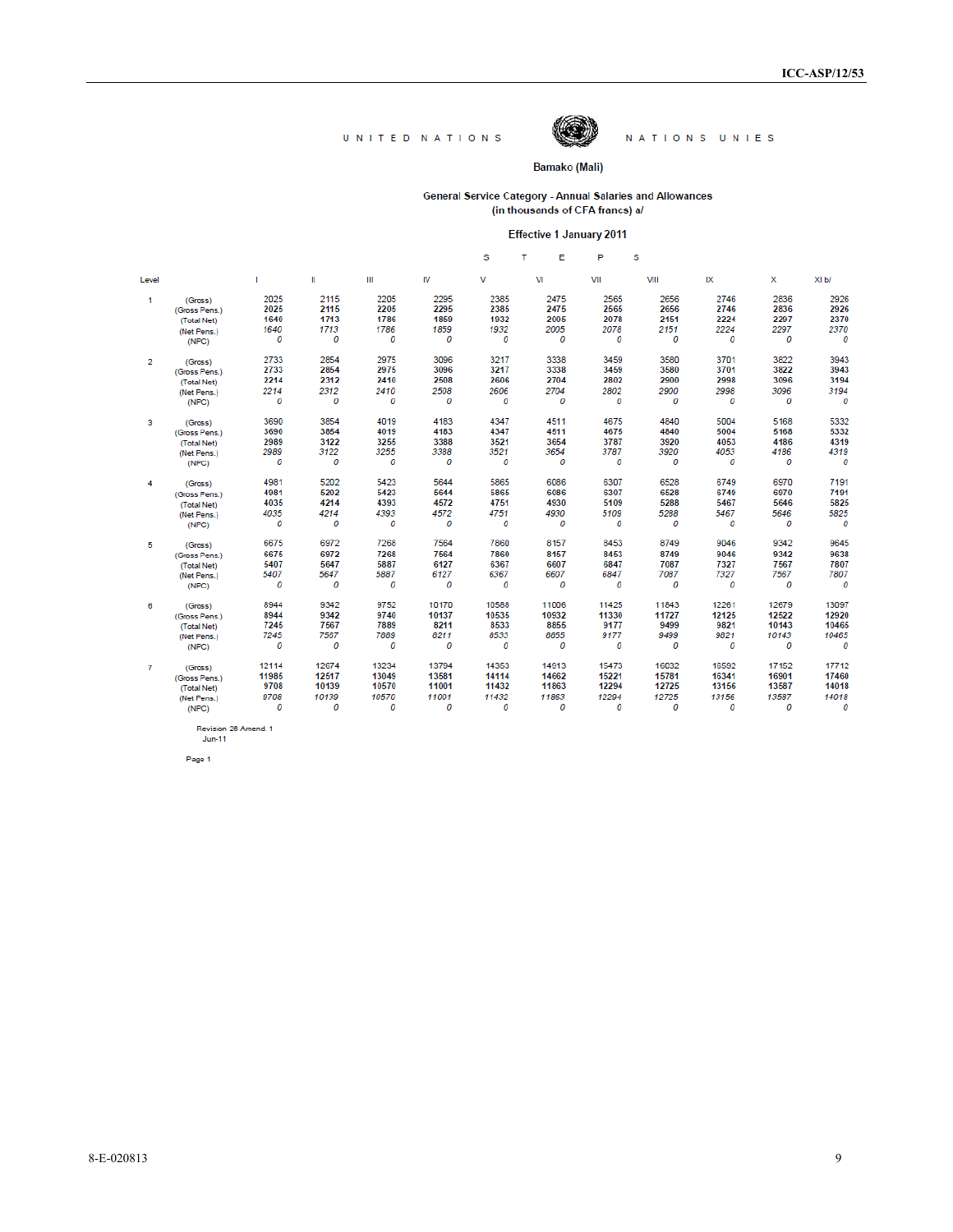

NATIONS UNIES

#### Nairobi (Kenya)

General Service Category - Annual Salaries and Allowances<br>(In Schillings) a/

Effective 1 November 2012

|                |               |         |         |         |         | s       | т       | Ε<br>P  | s       |         |         |         |
|----------------|---------------|---------|---------|---------|---------|---------|---------|---------|---------|---------|---------|---------|
| Level          |               | T.      | Ш       | Ш       | IV      | v       | VI      | VII     | VIII    | ΙX      | x       | XI b/   |
| $\mathbf{1}$   | (Gross)       | 601548  | 634968  | 668388  | 701807  | 735227  | 768647  | 802067  | 835486  | 868906  | 902326  | 935746  |
|                | (Gross Pens.) | 598544  | 631796  | 665048  | 698300  | 731553  | 764804  | 798057  | 831308  | 864561  | 897813  | 931065  |
|                | (Total Net)   | 487254  | 514324  | 541394  | 568464  | 595534  | 622604  | 649674  | 676744  | 703814  | 730884  | 757954  |
|                | (Net Pens.)   | 484818  | 511752  | 538687  | 565622  | 592556  | 619491  | 646426  | 673360  | 700295  | 727230  | 754164  |
|                | (NPC)         | 2436    | 2572    | 2707    | 2842    | 2978    | 3113    | 3248    | 3384    | 3519    | 3654    | 3790    |
| $\overline{2}$ | (Gross)       | 812093  | 857210  | 902327  | 947444  | 992562  | 1037679 | 1082796 | 1127914 | 1173031 | 1218148 | 1263265 |
|                | (Gross Pens.) | 808033  | 852926  | 897816  | 942707  | 987598  | 1032491 | 1077381 | 1122273 | 1167164 | 1212054 | 1256945 |
|                | (Total Net)   | 657795  | 694340  | 730885  | 767430  | 803975  | 840520  | 877065  | 913610  | 950155  | 986700  | 1023245 |
|                | (Net Pens.)   | 654506  | 690868  | 727231  | 763593  | 799955  | 836317  | 872680  | 909042  | 945404  | 981767  | 1018129 |
|                | (NPC)         | 3289    | 3472    | 3654    | 3837    | 4020    | 4203    | 4385    | 4568    | 4751    | 4934    | 5116    |
| 3              | (Gross)       | 1096333 | 1157240 | 1218146 | 1279052 | 1339958 | 1400864 | 1461770 | 1522677 | 1583583 | 1644489 | 1707753 |
|                | (Gross Pens.) | 1090845 | 1151448 | 1212051 | 1272654 | 1333256 | 1393861 | 1454464 | 1515065 | 1575669 | 1636272 | 1696875 |
|                | (Total Net)   | 888030  | 937364  | 986698  | 1036032 | 1085366 | 1134700 | 1184034 | 1233368 | 1282702 | 1332036 | 1381370 |
|                | (Net Pens.)   | 883590  | 932677  | 981765  | 1030852 | 1079939 | 1129027 | 1178114 | 1227201 | 1276288 | 1325376 | 1374463 |
|                | (NPC)         | 4440    | 4687    | 4933    | 5180    | 5427    | 5674    | 5920    | 6167    | 6414    | 6660    | 6907    |
| $\overline{4}$ | (Gross)       | 1480038 | 1562263 | 1644488 | 1730178 | 1816674 | 1903170 | 1989666 | 2076162 | 2162658 | 2249155 | 2335651 |
|                | (Gross Pens.) | 1472640 | 1554455 | 1636267 | 1718079 | 1799892 | 1881708 | 1963520 | 2045332 | 2127145 | 2208960 | 2290772 |
|                | (Total Net)   | 1198831 | 1265433 | 1332035 | 1398637 | 1465239 | 1531841 | 1598443 | 1665045 | 1731647 | 1798249 | 1864851 |
|                | (Net Pens.)   | 1192837 | 1259106 | 1325375 | 1391644 | 1457913 | 1524182 | 1590451 | 1656720 | 1722989 | 1789258 | 1855527 |
|                | (NPC)         | 5994    | 6327    | 6660    | 6993    | 7326    | 7659    | 7992    | 8325    | 8658    | 8991    | 9324    |
| 5              | (Gross)       | 1844356 | 1951610 | 2058865 | 2166119 | 2273374 | 2380629 | 2487883 | 2595138 | 2702392 | 2809647 | 2916901 |
|                | (Gross Pens.) | 1826074 | 1927524 | 2028972 | 2130420 | 2231868 | 2333318 | 2434766 | 2536214 | 2637662 | 2741698 | 2848417 |
|                | (Total Net)   | 1486554 | 1569140 | 1651726 | 1734312 | 1816898 | 1899484 | 1982070 | 2064656 | 2147242 | 2229828 | 2312414 |
|                | (Net Pens.)   | 1479121 | 1561294 | 1643467 | 1725640 | 1807814 | 1889987 | 1972160 | 2054333 | 2136506 | 2218679 | 2300852 |
|                | (NPC)         | 7433    | 7846    | 8259    | 8672    | 9084    | 9497    | 9910    | 10323   | 10736   | 11149   | 11562   |
| 6              | (Gross)       | 2307700 | 2440695 | 2573690 | 2706684 | 2839679 | 2972674 | 3105669 | 3238664 | 3373753 | 3512139 | 3650526 |
|                | (Gross Pens.) | 2264333 | 2390129 | 2515924 | 2641719 | 2771579 | 2903910 | 3036240 | 3168571 | 3300901 | 3433230 | 3565561 |
|                | (Total Net)   | 1843329 | 1945735 | 2048141 | 2150547 | 2252953 | 2355359 | 2457765 | 2560171 | 2662577 | 2764983 | 2867389 |
|                | (Net Pens.)   | 1834112 | 1936006 | 2037900 | 2139794 | 2241688 | 2343582 | 2445476 | 2547370 | 2649264 | 2751158 | 2853052 |
|                | (NPC)         | 9217    | 9729    | 10241   | 10753   | 11265   | 11777   | 12289   | 12801   | 13313   | 13825   | 14337   |
| $\overline{7}$ | (Gross)       | 2882242 | 3047156 | 3212070 | 3379295 | 3550895 | 3722495 | 3894095 | 4065695 | 4237295 | 4408895 | 4580495 |
|                | (Gross Pens.) | 2813927 | 2978018 | 3142108 | 3306197 | 3470287 | 3634378 | 3798468 | 3962557 | 4126648 | 4290737 | 4454828 |
|                | (Total Net)   | 2285726 | 2412710 | 2539694 | 2666678 | 2793662 | 2920646 | 3047630 | 3174614 | 3301598 | 3428582 | 3555566 |
|                | (Net Pens.)   | 2274297 | 2400646 | 2526996 | 2653345 | 2779694 | 2906043 | 3032392 | 3158741 | 3285090 | 3411439 | 3537788 |
|                | (NPC)         | 11429   | 12064   | 12698   | 13333   | 13968   | 14603   | 15238   | 15873   | 16508   | 17143   | 17778   |
|                |               |         |         |         |         |         |         |         |         |         |         |         |

Page 1

Revision 47<br>Nov-12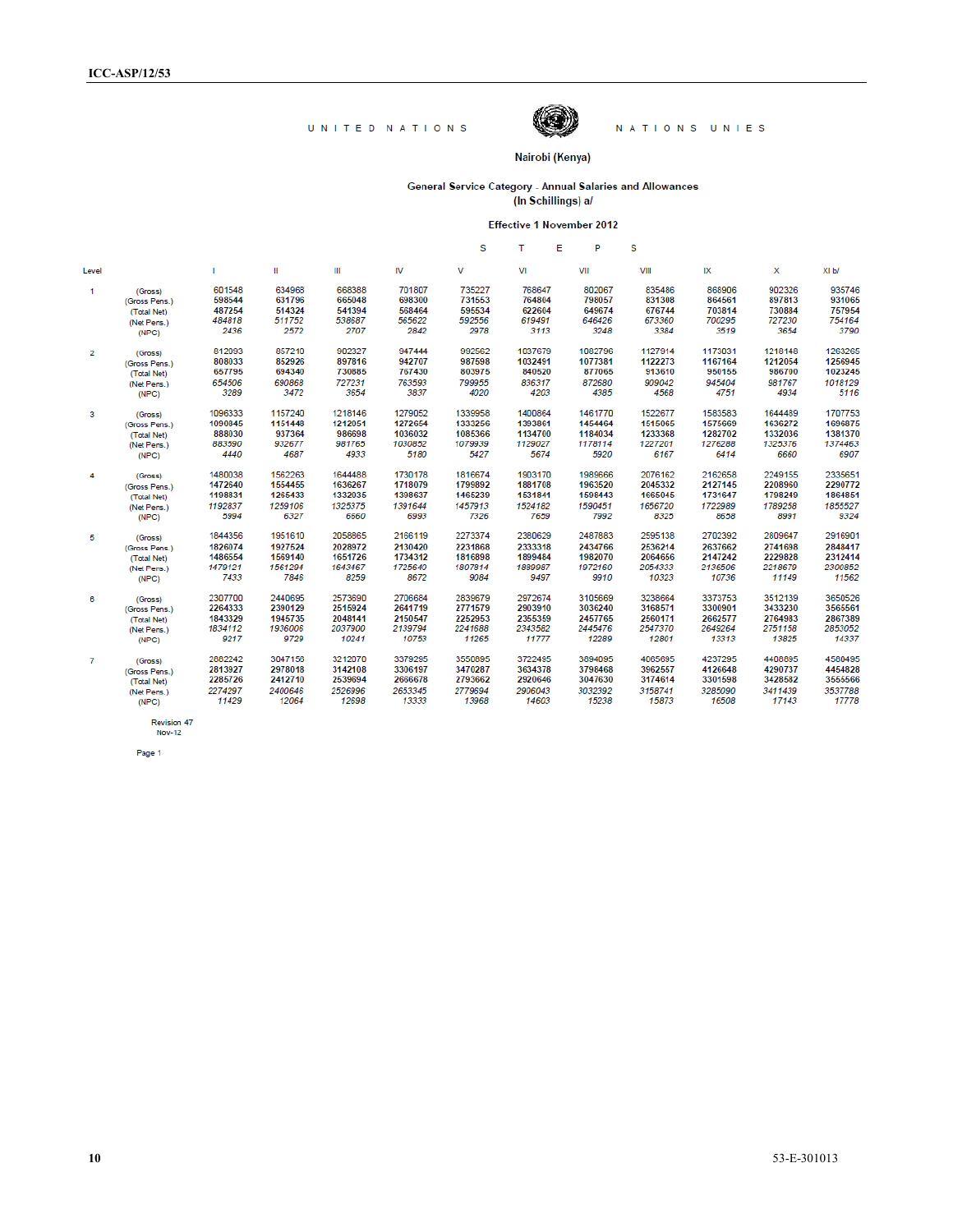

NATIONS UNIES

#### Kinshasa (Democratic Republic of Congo)

# General Service Category - Annual Salaries and Allowances<br>(in United States dollars)

Effective 1 July 2011

|         |               |              |       |       |       | s     | т     | Е<br>P | s     |       |       |       |
|---------|---------------|--------------|-------|-------|-------|-------|-------|--------|-------|-------|-------|-------|
| Level   |               | $\mathbf{I}$ | Ш     | Ш     | M     | v     | VI    | VII    | VIII  | IX    | x     | XI a/ |
| $1-A$   | (Gross)       | 9410         | 9827  | 10244 | 10662 | 11079 | 11496 | 11914  | 12331 | 12748 | 13165 | 13583 |
|         | (Gross Pens.) | 7527         | 7861  | 8195  | 8529  | 8863  | 9196  | 9530   | 9864  | 10199 | 10533 | 10867 |
|         | (Total Net)   | 7622         | 7960  | 8298  | 8636  | 8974  | 9312  | 9650   | 9988  | 10326 | 10664 | 11002 |
|         | (Net Pens.)   | 6098         | 6368  | 6638  | 6909  | 7179  | 7450  | 7720   | 7990  | 8261  | 8531  | 8802  |
|         | (NPC)         | 1524         | 1592  | 1660  | 1727  | 1795  | 1862  | 1930   | 1998  | 2065  | 2133  | 2200  |
| $1 - B$ | (Gross)       | 10728        | 11205 | 11681 | 12158 | 12635 | 13111 | 13588  | 14064 | 14541 | 15017 | 15494 |
|         | (Gross Pens.) | 8581         | 8963  | 9345  | 9726  | 10108 | 10489 | 10871  | 11252 | 11634 | 12014 | 12396 |
|         | (Total Net)   | 8690         | 9076  | 9462  | 9848  | 10234 | 10620 | 11006  | 11392 | 11778 | 12164 | 12550 |
|         | (Net Pens.)   | 6952         | 7261  | 7570  | 7878  | 8187  | 8496  | 8805   | 9114  | 9422  | 9731  | 10040 |
|         | (NPC)         | 1738         | 1815  | 1892  | 1970  | 2047  | 2124  | 2201   | 2278  | 2356  | 2433  | 2510  |
| 2       | (Gross)       | 12226        | 12770 | 13315 | 13859 | 14404 | 14948 | 15493  | 16037 | 16581 | 17126 | 17670 |
|         | (Gross Pens.) | 9782         | 10218 | 10653 | 11088 | 11524 | 11959 | 12394  | 12830 | 13265 | 13700 | 14135 |
|         | (Total Net)   | 9903         | 10344 | 10785 | 11226 | 11667 | 12108 | 12549  | 12990 | 13431 | 13872 | 14313 |
|         | (Net Pens.)   | 7922         | 8275  | 8628  | 8981  | 9334  | 9686  | 10039  | 10392 | 10745 | 11098 | 11450 |
|         | (NPC)         | 1981         | 2069  | 2157  | 2245  | 2333  | 2422  | 2510   | 2598  | 2686  | 2774  | 2863  |
| 3       | (Gross)       | 13942        | 14560 | 15179 | 15798 | 16416 | 17035 | 17653  | 18272 | 18890 | 19509 | 20134 |
|         | (Gross Pens.) | 11151        | 11647 | 12142 | 12638 | 13133 | 13628 | 14124  | 14619 | 15114 | 15609 | 16104 |
|         | (Total Net)   | 11293        | 11794 | 12295 | 12796 | 13297 | 13798 | 14299  | 14800 | 15301 | 15802 | 16303 |
|         | (Net Pens.)   | 9034         | 9435  | 9836  | 10237 | 10638 | 11038 | 11439  | 11840 | 12241 | 12642 | 13042 |
|         | (NPC)         | 2259         | 2359  | 2459  | 2559  | 2659  | 2760  | 2860   | 2960  | 3060  | 3160  | 3261  |
| 4       | (Gross)       | 15891        | 16598 | 17304 | 18010 | 18716 | 19422 | 20135  | 20878 | 21621 | 22364 | 23106 |
|         | (Gross Pens.) | 12713        | 13278 | 13843 | 14408 | 14973 | 15538 | 16102  | 16668 | 17232 | 17798 | 18362 |
|         | (Total Net)   | 12872        | 13444 | 14016 | 14588 | 15160 | 15732 | 16304  | 16876 | 17448 | 18020 | 18592 |
|         | (Net Pens.)   | 10298        | 10755 | 11213 | 11670 | 12128 | 12586 | 13043  | 13501 | 13958 | 14416 | 14874 |
|         | (NPC)         | 2574         | 2689  | 2803  | 2918  | 3032  | 3146  | 3261   | 3375  | 3490  | 3604  | 3718  |
| 5       | (Gross)       | 18116        | 18921 | 19726 | 20558 | 21405 | 22252 | 23099  | 23945 | 24792 | 25639 | 26486 |
|         | (Gross Pens.) | 14493        | 15138 | 15781 | 16425 | 17069 | 17712 | 18357  | 19000 | 19645 | 20288 | 20932 |
|         | (Total Net)   | 14674        | 15326 | 15978 | 16630 | 17282 | 17934 | 18586  | 19238 | 19890 | 20542 | 21194 |
|         | (Net Pens.)   | 11739        | 12261 | 12782 | 13304 | 13826 | 14347 | 14869  | 15390 | 15912 | 16434 | 16955 |
|         | (NPC)         | 2935         | 3065  | 3196  | 3326  | 3456  | 3587  | 3717   | 3848  | 3978  | 4108  | 4239  |
| 6       | (Gross)       | 22210        | 23244 | 24278 | 25312 | 26345 | 27379 | 28413  | 29447 | 30481 | 31514 | 32548 |
|         | (Gross Pens.) | 17681        | 18468 | 19253 | 20039 | 20826 | 21612 | 22398  | 23184 | 23970 | 24757 | 25543 |
|         | (Total Net)   | 17902        | 18698 | 19494 | 20290 | 21086 | 21882 | 22678  | 23474 | 24270 | 25066 | 25862 |
|         | (Net Pens.)   | 14322        | 14958 | 15595 | 16232 | 16869 | 17506 | 18142  | 18779 | 19416 | 20053 | 20690 |
|         | (NPC)         | 3580         | 3740  | 3899  | 4058  | 4217  | 4376  | 4536   | 4695  | 4854  | 5013  | 5172  |
| 7       | (Gross)       | 27326        | 28587 | 29848 | 31109 | 32370 | 33631 | 34892  | 36153 | 37414 | 38675 | 39936 |
|         | (Gross Pens.) | 21572        | 22531 | 23490 | 24449 | 25407 | 26367 | 27326  | 28285 | 29243 | 30203 | 31162 |
|         | (Total Net)   | 21841        | 22812 | 23783 | 24754 | 25725 | 26696 | 27667  | 28638 | 29609 | 30580 | 31551 |
|         | (Net Pens.)   | 17473        | 18250 | 19026 | 19803 | 20580 | 21357 | 22134  | 22910 | 23687 | 24464 | 25241 |
|         | (NPC)         | 4368         | 4562  | 4757  | 4951  | 5145  | 5339  | 5533   | 5728  | 5922  | 6116  | 6310  |

Revision 49<br>Sep-11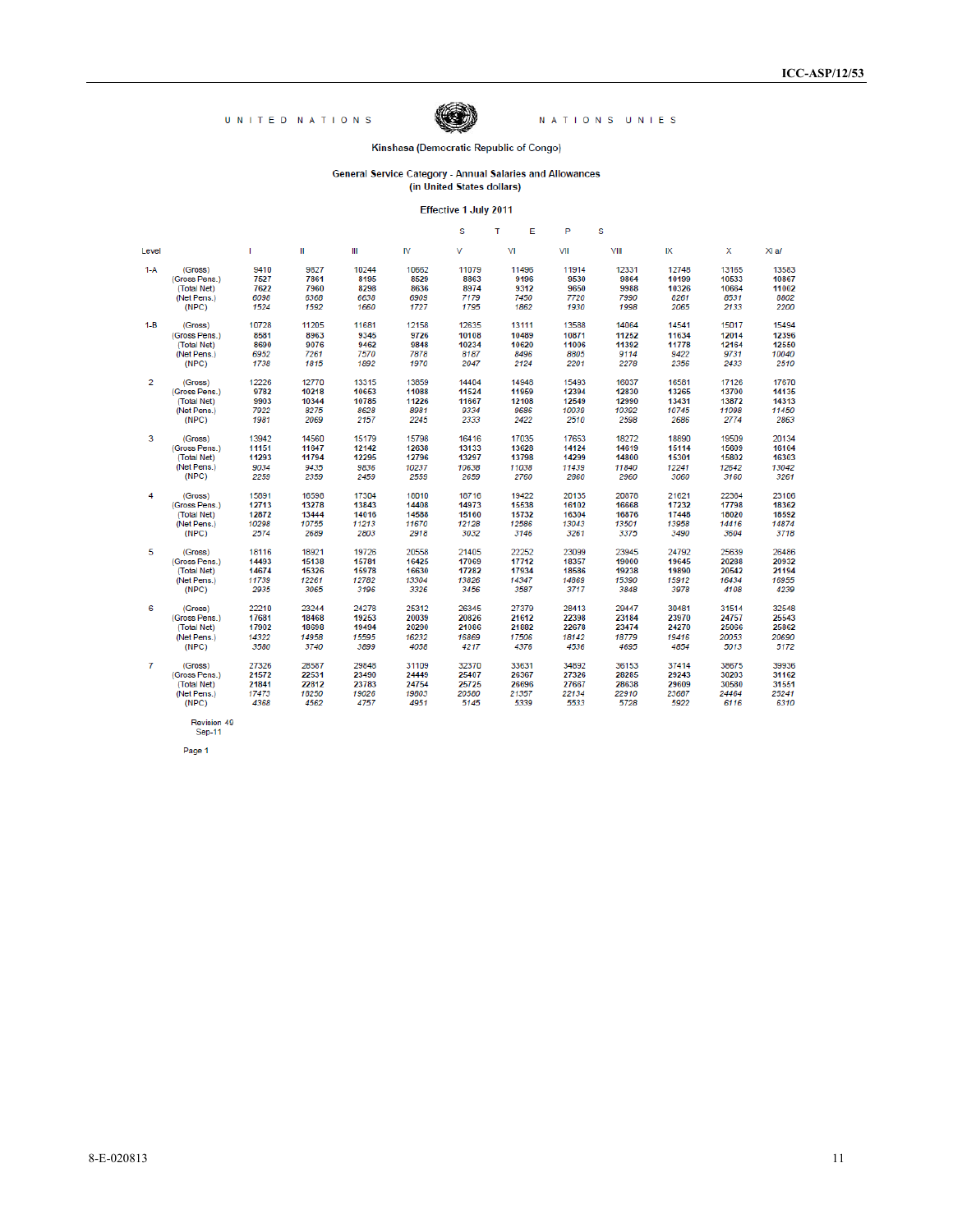

NATIONS UNIES

#### Abidjan (Cote D'Ivoire)

# General Service Category - Annual Salaries and Allowances<br>(in thousands of CFA francs) a/

|                         |               |       |       |       |          | s     | Е<br>т | P     | s     |       |       |                   |        |         |
|-------------------------|---------------|-------|-------|-------|----------|-------|--------|-------|-------|-------|-------|-------------------|--------|---------|
| Level                   |               |       | Ш     | Ш     | IV       | v     | VI     | VII   | VIII  | IX    | x     | XI <sub>b</sub> / | XII b/ | XIII b/ |
| $\mathbf{1}$            | (Gross)       | 3880  | 4074  | 4268  | 4462     | 4656  | 4849   | 5043  | 5237  | 5431  | 5625  | 5819              | 6012   | 6206    |
|                         | (Gross Pens.) | 3880  | 4074  | 4268  | 4462     | 4656  | 4849   | 5043  | 5237  | 5431  | 5625  | 5819              | 6012   | 6206    |
|                         | (Total Net)   | 3143  | 3300  | 3457  | 3614     | 3771  | 3928   | 4085  | 4242  | 4399  | 4556  | 4713              | 4870   | 5027    |
|                         | (Net Pens.)   | 3143  | 3300  | 3457  | 3614     | 3771  | 3928   | 4085  | 4242  | 4399  | 4556  | 4713              | 4870   | 5027    |
|                         | (NPC)         | 0     | 0     | 0     | 0        | 0     | 0      | 0     | 0     | 0     | 0     | 0                 | 0      | 0       |
| $\overline{2}$          | (Gross)       | 4898  | 5142  | 5386  | 5631     | 5875  | 6120   | 6364  | 6609  | 6853  | 7098  | 7342              | 7586   | 7831    |
|                         | (Gross Pens.) | 4898  | 5142  | 5386  | 5631     | 5875  | 6120   | 6364  | 6609  | 6853  | 7098  | 7342              | 7586   | 7831    |
|                         | (Total Net)   | 3967  | 4165  | 4363  | 4561     | 4759  | 4957   | 5155  | 5353  | 5551  | 5749  | 5947              | 6145   | 6343    |
|                         | (Net Pens.)   | 3967  | 4165  | 4363  | 4561     | 4759  | 4957   | 5155  | 5353  | 5551  | 5749  | 5947              | 6145   | 6343    |
|                         | (NPC)         | 0     | 0     | 0     | 0        | 0     | 0      | 0     | 0     | 0     | 0     | 0                 | 0      | 0       |
| $\overline{\mathbf{3}}$ | (Gross)       | 6180  | 6489  | 6798  | 7106     | 7415  | 7723   | 8032  | 8341  | 8649  | 8958  | 9267              | 9575   | 9896    |
|                         | (Gross Pens.) | 6180  | 6489  | 6798  | 7106     | 7415  | 7723   | 8032  | 8341  | 8649  | 8958  | 9267              | 9575   | 9884    |
|                         | (Total Net)   | 5006  | 5256  | 5506  | 5756     | 6006  | 6256   | 6506  | 6756  | 7006  | 7256  | 7506              | 7756   | 8006    |
|                         | (Net Pens.)   | 5006  | 5256  | 5506  | 5756     | 6006  | 6256   | 6506  | 6756  | 7006  | 7256  | 7506              | 7756   | 8006    |
|                         | (NPC)         | 0     | 0     | 0     | 0        | 0     | 0      | 0     | 0     | 0     | 0     | 0                 | 0      | 0       |
| 4                       | (Gross)       | 7800  | 8190  | 8580  | 8970     | 9360  | 9755   | 10166 | 10576 | 10986 | 11397 | 11807             | 12218  | 12628   |
|                         | (Gross Pens.) | 7800  | 8190  | 8580  | 8970     | 9360  | 9751   | 10141 | 10531 | 10921 | 11311 | 11701             | 12091  | 12481   |
|                         | (Total Net)   | 6318  | 6634  | 6950  | 7266     | 7582  | 7898   | 8214  | 8530  | 8846  | 9162  | 9478              | 9794   | 10110   |
|                         | (Net Pens.)   | 6318  | 6634  | 6950  | 7266     | 7582  | 7898   | 8214  | 8530  | 8846  | 9162  | 9478              | 9794   | 10110   |
|                         | (NPC)         | 0     | 0     | 0     | 0        | 0     | 0      | 0     | 0     | 0     | 0     | 0                 | 0      | 0       |
| 5                       | (Gross)       | 9755  | 10268 | 10781 | 11294    | 11807 | 12320  | 12833 | 13346 | 13859 | 14372 | 14885             | 15398  | 15911   |
|                         | (Gross Pens.) | 9751  | 10238 | 10726 | 11214    | 11701 | 12189  | 12677 | 13164 | 13652 | 14140 | 14630             | 15143  | 15656   |
|                         | (Total Net)   | 7898  | 8293  | 8688  | 9083     | 9478  | 9873   | 10268 | 10663 | 11058 | 11453 | 11848             | 12243  | 12638   |
|                         | (Net Pens.)   | 7898  | 8293  | 8688  | 9083     | 9478  | 9873   | 10268 | 10663 | 11058 | 11453 | 11848             | 12243  | 12638   |
|                         | (NPC)         | 0     | 0     | 0     | 0        | 0     | 0      | 0     | 0     | 0     | 0     | 0                 | 0      | 0       |
| 6                       | (Gross)       | 12320 | 12962 | 13603 | 14245    | 14886 | 15528  | 16170 | 16811 | 17453 | 18094 | 18736             | 19380  | 20047   |
|                         | (Gross Pens.) | 12189 | 12799 | 13409 | 14019    | 14631 | 15272  | 15914 | 16556 | 17197 | 17839 | 18480             | 19122  | 19763   |
|                         | (Total Net)   | 9873  | 10367 | 10861 | 11355    | 11849 | 12343  | 12837 | 13331 | 13825 | 14319 | 14813             | 15307  | 15801   |
|                         | (Net Pens.)   | 9873  | 10367 | 10861 | 11355    | 11849 | 12343  | 12837 | 13331 | 13825 | 14319 | 14813             | 15307  | 15801   |
|                         | (NPC)         | 0     | 0     | 0     | $\Omega$ | 0     | 0      | 0     | 0     | 0     | 0     | 0                 | 0      | 0       |
| $\overline{7}$          | (Gross)       | 15398 | 16193 | 16988 | 17783    | 18577 | 19374  | 20201 | 21028 | 21855 | 22682 | 23509             | 24336  | 25164   |
|                         | (Gross Pens.) | 15143 | 15937 | 16732 | 17527    | 18322 | 19117  | 19911 | 20706 | 21501 | 22296 | 23091             | 23885  | 24680   |
|                         | (Total Net)   | 12243 | 12855 | 13467 | 14079    | 14691 | 15303  | 15915 | 16527 | 17139 | 17751 | 18363             | 18975  | 19587   |
|                         | (Net Pens.)   | 12243 | 12855 | 13467 | 14079    | 14691 | 15303  | 15915 | 16527 | 17139 | 17751 | 18363             | 18975  | 19587   |
|                         | (NPC)         | 0     | 0     | 0     | 0        | 0     | 0      | 0     | 0     | 0     | 0     | 0                 | 0      | 0       |
|                         |               |       |       |       |          |       |        |       |       |       |       |                   |        |         |

Revision 22<br>Sep-12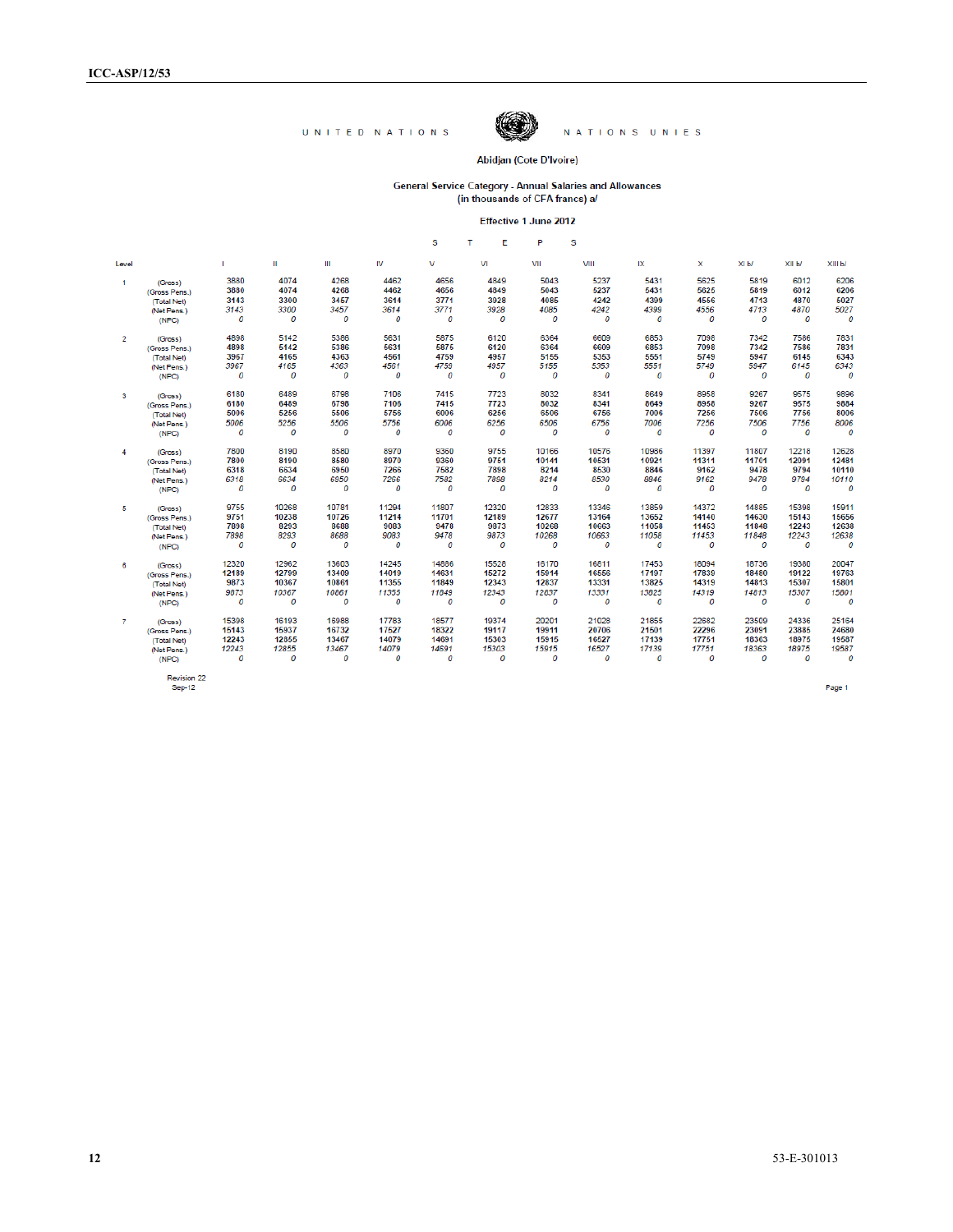# **Annex III – PIDS reimbursement scales**

|                                                                                            | Cote D'Ivoire                                                              | Uganda                                                                                                                                                                                                                                                                                                           | Kenya                                                                                                                                     | Democratic Republic of Congo                                                                                                                                                                                                                                            | Central African Republic                                                                  |
|--------------------------------------------------------------------------------------------|----------------------------------------------------------------------------|------------------------------------------------------------------------------------------------------------------------------------------------------------------------------------------------------------------------------------------------------------------------------------------------------------------|-------------------------------------------------------------------------------------------------------------------------------------------|-------------------------------------------------------------------------------------------------------------------------------------------------------------------------------------------------------------------------------------------------------------------------|-------------------------------------------------------------------------------------------|
| Radio and TV air<br>time, broadcast of<br><b>ICC</b> materials and<br>space in newspapers. | $N/A$ .                                                                    | Regular radio broadcast is<br>contracted<br>through<br>procurement.<br>On exceptional basis, when<br>required, radio broadcast of<br>ICC messages (5 times per<br>day) during a month is paid<br>cash. Amount varies from<br>500,000UGX<br>$(\text{\textsterling}160)$<br>to<br>1,120,000 UGX ( $\epsilon$ 350). | All services paid through<br>procurement.                                                                                                 | In Bunia, from US\$200 to USD\$1,400; in<br>Kinshasa, from US\$450 to USD\$1,500<br>per month. The highest rate is only<br>occasional, for high-profile events or<br>significant judicial developments.<br>Bunia, USD\$600; in Kinshasa,<br>In<br>USD\$1,100 each time. | From 300,000 CFA ( $€460$ ) to<br>CFA 65,000<br>$(\text{\textsterling}100)$ per<br>month. |
| Hire of hall/venues.                                                                       | <b>CFA</b><br>Each<br>time,<br>100,000;<br>approx.<br>€150.                | Each time, UGX 310,000;<br>€100.                                                                                                                                                                                                                                                                                 | KSH 300,000 to cover<br>deposits required to be paid<br>cash each time a venue is<br>reserved $(10\%$ to 15% of<br>total amount of bill). | In Bunia cost ranges from USD\$300 to<br><b>USD\$600.</b><br>In Kinshasa cost ranges from USD\$800<br>to USDS1,200.                                                                                                                                                     | Hall owners always require<br>cash payment: XAF 195,000<br>$\pm$ €300 per day.            |
| <b>Mobilisation and</b><br>facilitation assistance/fees<br>for outreach events.            | <b>CFA</b><br>65,000<br>$\epsilon$ 100)<br>(approx.<br>each time.          | From UGX 100,000 ( $\epsilon$ 30)<br>200,000<br>to<br>$(\epsilon 60)$<br>per<br>activity.                                                                                                                                                                                                                        | KES 12,000 ( $€110$ ) to<br>KES 16,000 (€140) per<br>activity.                                                                            | USD\$250 ( $€180$ ) per activity.                                                                                                                                                                                                                                       | <b>XAF</b><br>50,000<br>$(\epsilon \$ 80)<br>per<br>activity.                             |
| Printing of posters and<br>banners.                                                        | $N/A$ .                                                                    | 600,000 UGX $(\text{\textsterling}200)$ , 1<br>time per year.                                                                                                                                                                                                                                                    | 100,000 KES ( $\epsilon$ 900), 2<br>times per year.                                                                                       | USD\$600 ( $\epsilon$ 450), 2 times per year, for XAF 325,000 ( $\epsilon$ 500), 1 time<br>special events.                                                                                                                                                              | per year.                                                                                 |
| <b>Transport of participants</b><br>to outreach sessions.                                  | CFA 5000 ( $\in$ 8) per<br>participant.                                    | 155,000 UGX ( $\epsilon$ 50) per<br>participant.                                                                                                                                                                                                                                                                 | From 4,000 KES $(640)$<br>to 6,000 KES ( $\epsilon$ 55) per<br>participant.                                                               | Bunia: from<br>$USDS$ 60<br>(645)<br>to<br>USD\$ 200 ( $€150$ ) per participant;<br>Kinshasa: from USD\$50 $(635)$ to<br><b>USD\$100.</b>                                                                                                                               | $N/A$ .                                                                                   |
| Rental of public address<br>(PA) system.                                                   | $N/A$ .                                                                    | UGX 165,000<br>$(\epsilon 50)$ per<br>day.                                                                                                                                                                                                                                                                       | €80 per day.                                                                                                                              | $N/A$ .                                                                                                                                                                                                                                                                 | $N/A$ .                                                                                   |
| Meals.                                                                                     | CFA 10,000 (€4.50)<br>per participant.                                     | <b>UGX</b><br>40,000<br>(E3)<br>per<br>participant.                                                                                                                                                                                                                                                              | 2,000 KES $(€18)$ per<br>participant.                                                                                                     | USD\$16 ( $E$ 12) in Bunia, and in Kinshasa<br>USD\$26 ( $€19$ ), per participant.                                                                                                                                                                                      | <b>XAF</b><br>4,373<br>(E7)<br>per<br>participant.                                        |
| Accommodation.                                                                             | $N/A$ .                                                                    | UGX 300,000 (€100) per<br>participant.                                                                                                                                                                                                                                                                           | 12,000 KES ( $€100$ ) per<br>participant.                                                                                                 | Only in Bunia, from USD\$40 ( $\epsilon$ 30) to<br>USD\$100 ( $\epsilon$ 70) per participant.                                                                                                                                                                           | $N/A$ .                                                                                   |
| Interpretation/<br>translation services.                                                   | $N/A$ .                                                                    | $N/A$ .                                                                                                                                                                                                                                                                                                          | 30,000 KES (€270) per<br>activity.                                                                                                        | \$600 ( $\epsilon$ 450) per month, only in Bunia, for<br>radio broadcasts.                                                                                                                                                                                              | $N/A$ .                                                                                   |
| Hire of projector/<br>generator.                                                           | $N/A$ .                                                                    | <b>UGX</b><br>300,000<br>$(\text{\textsterling}100),$<br>rarely.                                                                                                                                                                                                                                                 | From 10,000 KES ( $€90$ )<br>to 15,000 KES ( $€130$ ) per<br>day, occasionally.                                                           | From USD\$100 $(\text{\textsterling}70)$ to USD\$200<br>$(E140)$ for both Bunia and Kinshasa,<br>rarely.                                                                                                                                                                | $N/A$ .                                                                                   |
| <b>Office supplies</b>                                                                     | <b>CFA</b><br>130,000<br>$(\text{\textsterling}200)$ per mission.          | From 300,000 UGX ( $€87$ ) to<br>400,000 ( $E116$ ) per month.                                                                                                                                                                                                                                                   | 5,000 KES ( $\epsilon$ 50) per<br>month.                                                                                                  | USD\$50 ( $\epsilon$ 35) per month in Bunia and $\epsilon$ 200 per month.<br>Kinshasa.                                                                                                                                                                                  |                                                                                           |
| Telephone calls,<br>photocopies, batteries.                                                | From $\text{\textsterling}30$ up to $\text{\textsterling}50$<br>each time. | From $\epsilon$ 30 up to $\epsilon$ 50 each<br>time.                                                                                                                                                                                                                                                             | From $\epsilon$ 50 to $\epsilon$ 100 each<br>time.                                                                                        | From $\epsilon$ 30 up to $\epsilon$ 50 each time.                                                                                                                                                                                                                       | From $\epsilon$ 30 up to $\epsilon$ 50 each<br>time.                                      |

ICC-ASP/12/53 **ICC-ASP/12/53**